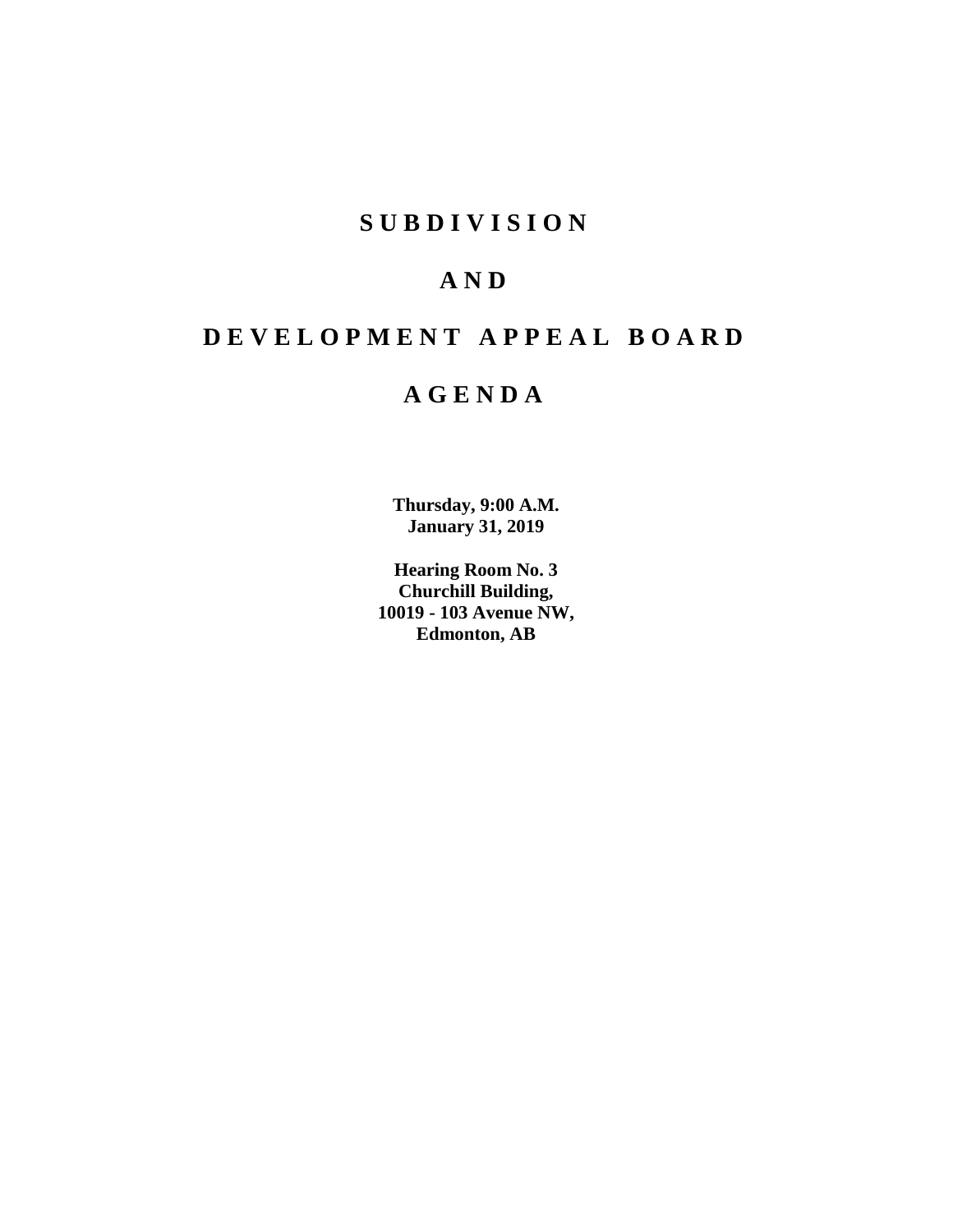## **SUBDIVISION AND DEVELOPMENT APPEAL BOARD HEARING ROOM NO. 3**

|              | 9:00 A.M. | SDAB-D-19-013   | Construct additional 58 Dwellings (new total<br>number of Dwellings 236) to an existing<br>Lodging House/Apartment Housing (Court<br>building - 8403 142 Street NW) and construct<br>exterior alterations (reconfigure the parking and<br>landscaping area)<br>8311 - 142 Street NW<br>8403 - 142 Street NW<br>Project No.: 277039391-002                               |
|--------------|-----------|-----------------|-------------------------------------------------------------------------------------------------------------------------------------------------------------------------------------------------------------------------------------------------------------------------------------------------------------------------------------------------------------------------|
| $\mathbf{H}$ | 9:00 A.M. | $SDAB-D-19-014$ | Construct additions and interior alterations to an<br>existing Lodging House/Apartment Housing<br>(expansions/landscaping, pergola on main floor,<br>a roof patio on 2nd floor and to reduce the total<br>number of Dwellings from 236 to 209 for Court<br>building - 8403 142 Street NW)<br>8311 - 142 Street NW<br>8403 - 142 Street NW<br>Project No.: 277039391-004 |

*NOTE: Unless otherwise stated, all references to "section numbers" refer to the authority under the Edmonton Zoning Bylaw 12800.*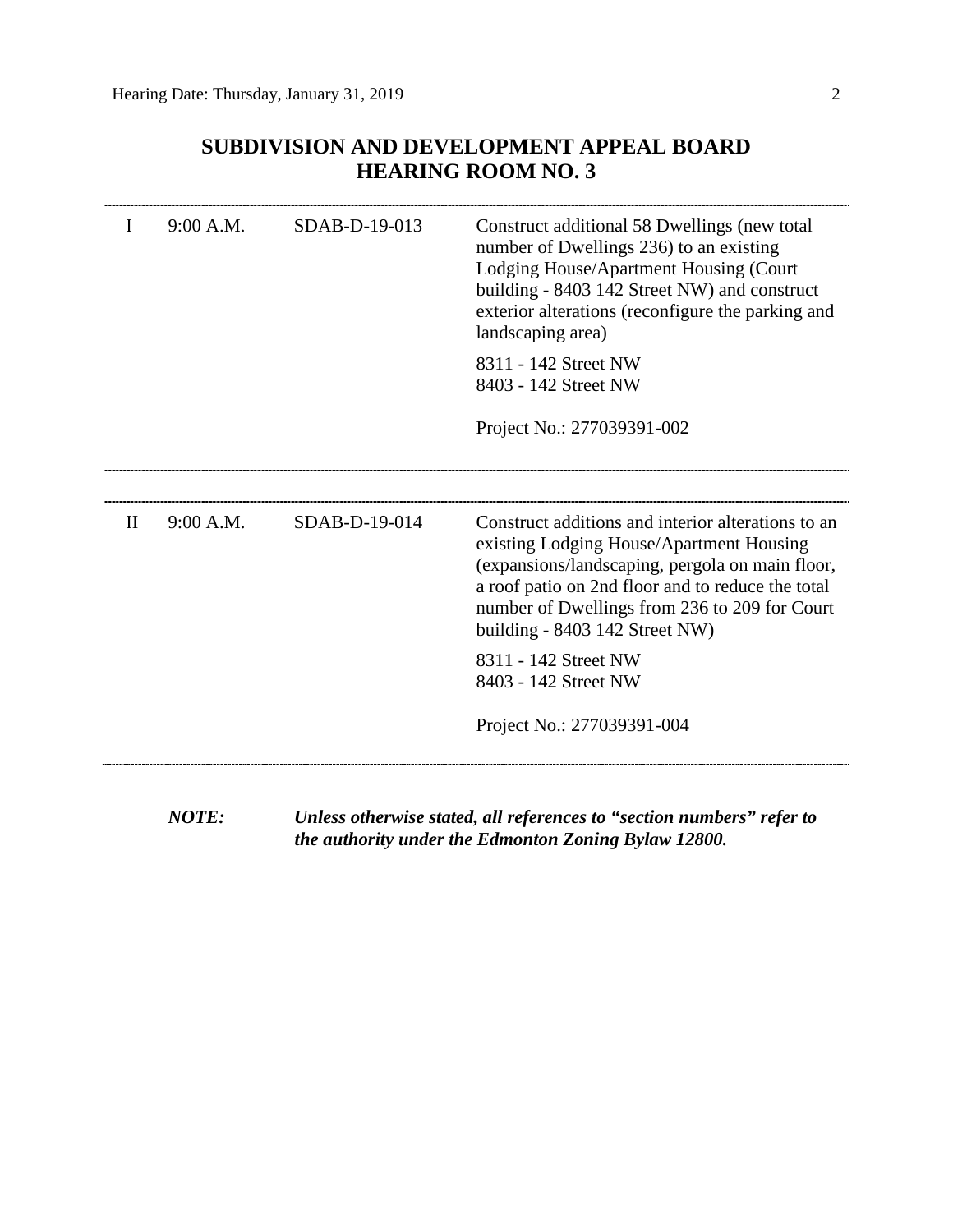### **ITEM I: 9:00 A.M. FILE: SDAB-D-19-013**

### AN APPEAL FROM THE DECISION OF THE DEVELOPMENT OFFICER BY ADJACENT PROPERTY OWNERS

APPELLANT(S):

APPLICATION NO.: 277039391-002

APPLICATION TO: Construct additional 58 Dwellings (new total number of Dwellings 236) to an existing Lodging House/Apartment Housing (Court building - 8403 142 Street NW) and construct exterior alterations (reconfigure the parking and landscaping area)

DECISION OF THE DEVELOPMENT AUTHORITY: Approved with conditions

DECISION DATE: December 14, 2018

RESPONDENT: ONPA Architects

MUNICIPAL DESCRIPTION 8311 - 142 Street NW<br>OF SUBJECT PROPERTY: 8403 - 142 Street NW OF SUBJECT PROPERTY:

OVERLAY: N/A

STATUTORY PLAN: N/A

DATE OF APPEAL(S): January 7, 8, and 9, 2019

NOTIFICATION PERIOD: December 20, 2018 through January 10, 2019

LEGAL DESCRIPTION: Plan 6269KS Blk 21 Lots 3U, 2, 4, and 1B Plan 8821521 Blk 21 Lot 1A

ZONE: DC2.970 Site Specific Development Control Provision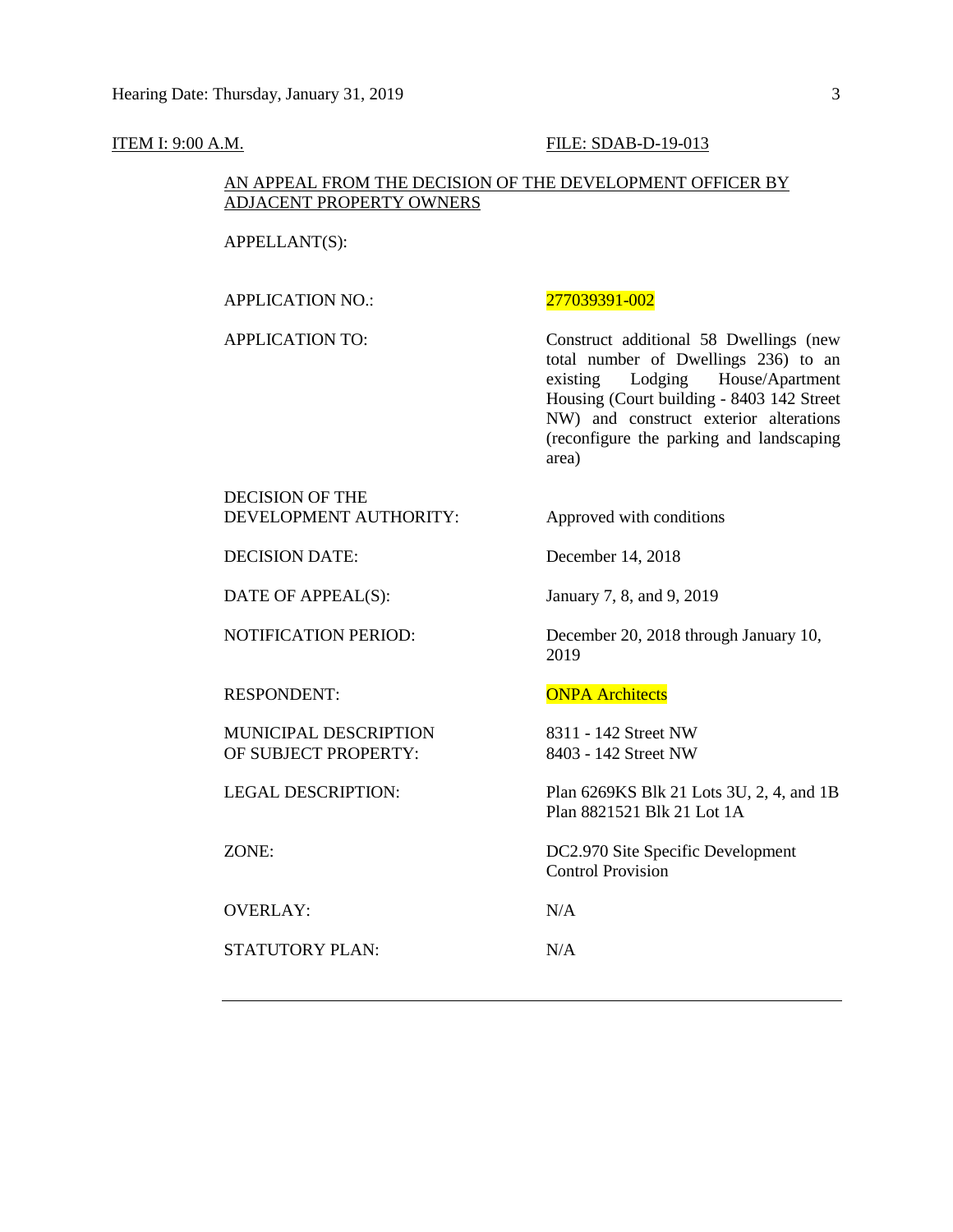### *Grounds for Appeal*

The Appellants provided the following reasons for appealing the decision of the Development Authority:

### **T. H. (Appellant No. 1)**

This development permit is confusing and needs further review.

```
Reference City File # 277039391 - 002 (8319 - 142 Street, Canterbury Manor)
and # 277039391 - 004 (8403 - 142 Street, Canterbury Court)
```
I received the above development permit notices just before the start of the Christmas Holiday Season and was only recently able to access the plans. I was able to meet with Joselito Angeles at development services on Friday, January 4, who patiently reviewed the plans with me. I questioned the use of two development permits, with separate addresses as I found this to be confusing and misleading. Mr Angeles had no explanation for the two separate addresses; he assured me that it was all one development, so I have lumped the two together in submitting my appeal.

The number of parking stalls planned (114 in total: 66 underground, 38 surface stalls) is inadequate for the projected development. As the property now falls under DC 2 zoning there is some room for special considerations. I was told the proposed development - expansion of an existing retirement residence - met the minimum parking requirement at the time the rezoning was approved. This needs to be re-evaluated. With the new addition there will be 128 units in the 'manor', 155 in the 'court' and 58 in the new building. This is a total of 341 dwellings. Parking is required for residents. The nature of the development also carries with it a high need for visitor parking: friends and family of the residents, medical personnel and volunteers. There is also a high ratio of staff to residents which must be considered. I would estimate staff alone for 341 units to be approximately 80 - 100 individuals or more.

I am aware that at the time of the rezoning application, on street parking was considered to be under-utilized. Since that time two significant changes have taken place which have reversed the situation. Problems are already occurring without the new addition.

1. A new staff entrance was created on the rear of Canterbury Court, opening directly onto 141 street. Staff are directed to park on the street. This has led to congestion on 141 street. The corner of 85 avenue and 141 street is a particular concern. Two vehicles can no longer pass in the roadway, and vehicles parked near the corner are obstructing visibility for both drivers and pedestrians. This is especially dangerous for neighbourhood children crossing the intersection to reach Laurier Heights Elementary School on 142 street.

85 avenue is a major entrance into the Laurier Heights neighbourhood streets located east of Canterbury Court. 141 street is the only road access into the crescent on 140 street between 82 and 84 avenues.

I have had the personal experience of a family member with an unstable medical condition which resulted in numerous 911 calls. I question whether emergency vehicles would now be able to access 141 street or the 140 street crescent with the current roadway congestion.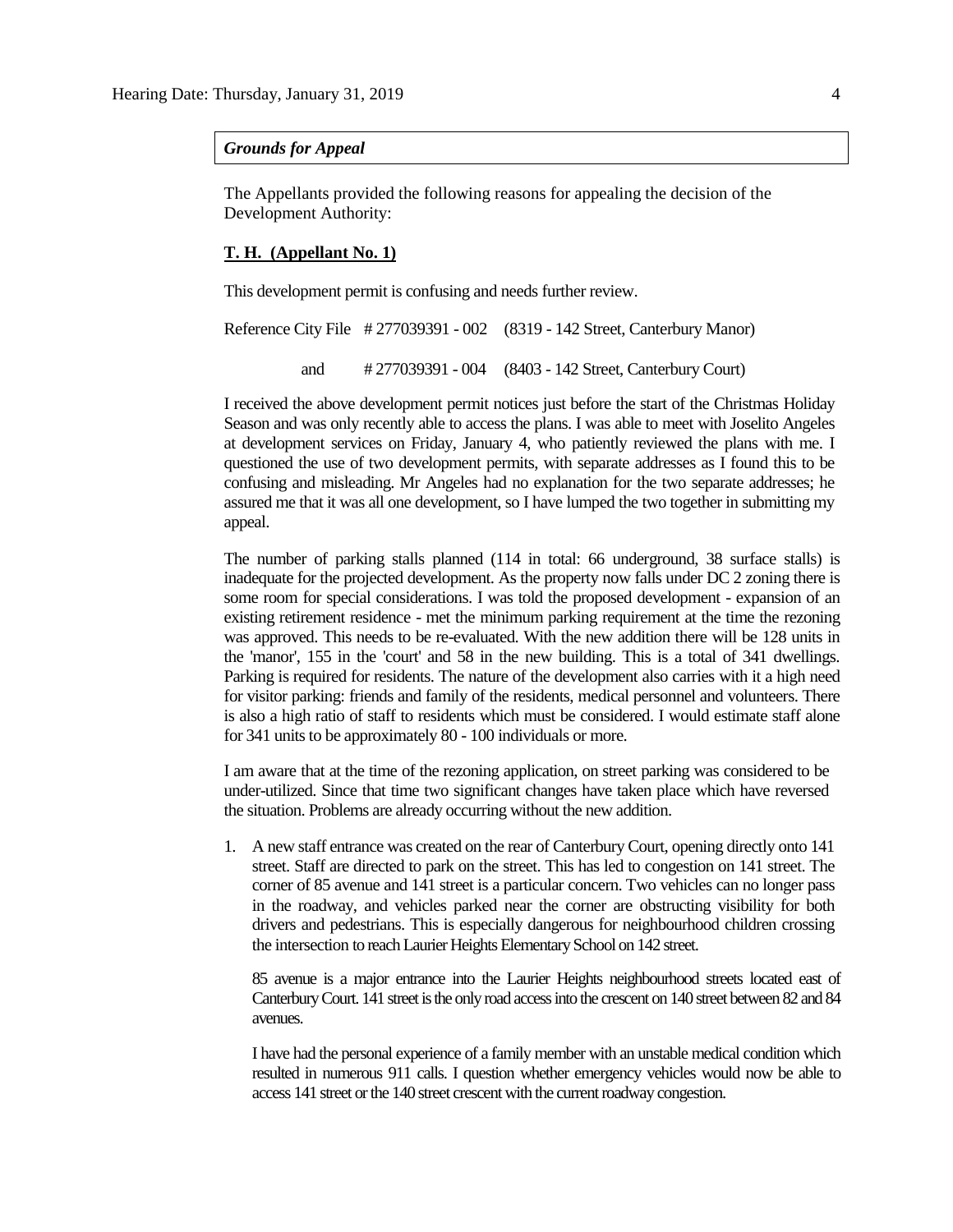2. 142 street between 85 avenue and 80 avenue is now designated as a 30 km per hour school zone. Neighbourhood drivers, including Canterbury residents entering the underground parkade on 80 avenue, are using 141 street as an alternative to driving through the school zone. The traffic has increased. 141 street is a narrow residential street, it was not designed with the set back found on 142 street. While I agree it is prudent to reduce the traffic past the school, the line of parked vehicles now present on 141 is further narrowing the roadway and creating a problem.

My home is located on 141 street directly east of Canterbury court. I would like to see the parking requirements reviewedand increased now, before construction of the new building begins.

### **722383 Alberta Inc. (Appellant No. 2)**

The increase in the number of dwellings will exacerbate parking. Visitors and staff park on our shopping center lot which interferes with the malls tenants' businesses. Their staff and customers will have difficulty parking on the shopping centre's lot. The number of parking lots approved by the City to deal with parking on the proposed development does not accord with reality.

### **S. C. (Appellant No. 3)**

What are the costs of one child being killed by traffic? We ask you to hold Canterbury Foundation accountable for their actions and mitigate the risk of a serious accident.

We ask to cancel any permit for additional construction for Canterbury Court and mandate additional underground parking or parking arrangement be made to accommodate staff and visitor parking.

The concerns are as follows

- 1. Near misses with Children being hit at the crosswalks due to parking infractions by Canterbury staff and blindspots created at the intersections of 85ave/141street and 80ave/141Street
- 2. Canterbury's staff disregard for safety as U-Turns at all hours, driving over lawns, flashing light into houses at night, speeding, noise from speeding, and short cuts through the neighborhood.
- 3. Congested parking making access for emergency vehicles access difficult
- 4. Consistent violations by staff in no parking zones causing potential accidents
- 5. Canterbury has been non-communicative and helpful in mitigating the risk. Some examples include: to move the staff entrance, not directing staff to park on the back, tree removal that creates a hazard for and intersection blind spot, or a recourse for negligent parking by staff.
- 6. One area of concern is number of employees. The Canterbury Annual report for 2014 indicates 170 employees, 2018 indicates 195 and Linkedin (managed by Canterbury) indicates over 200 employees. The true number of employees as this information appears misleading and increasing with no consideration for parking and traffic.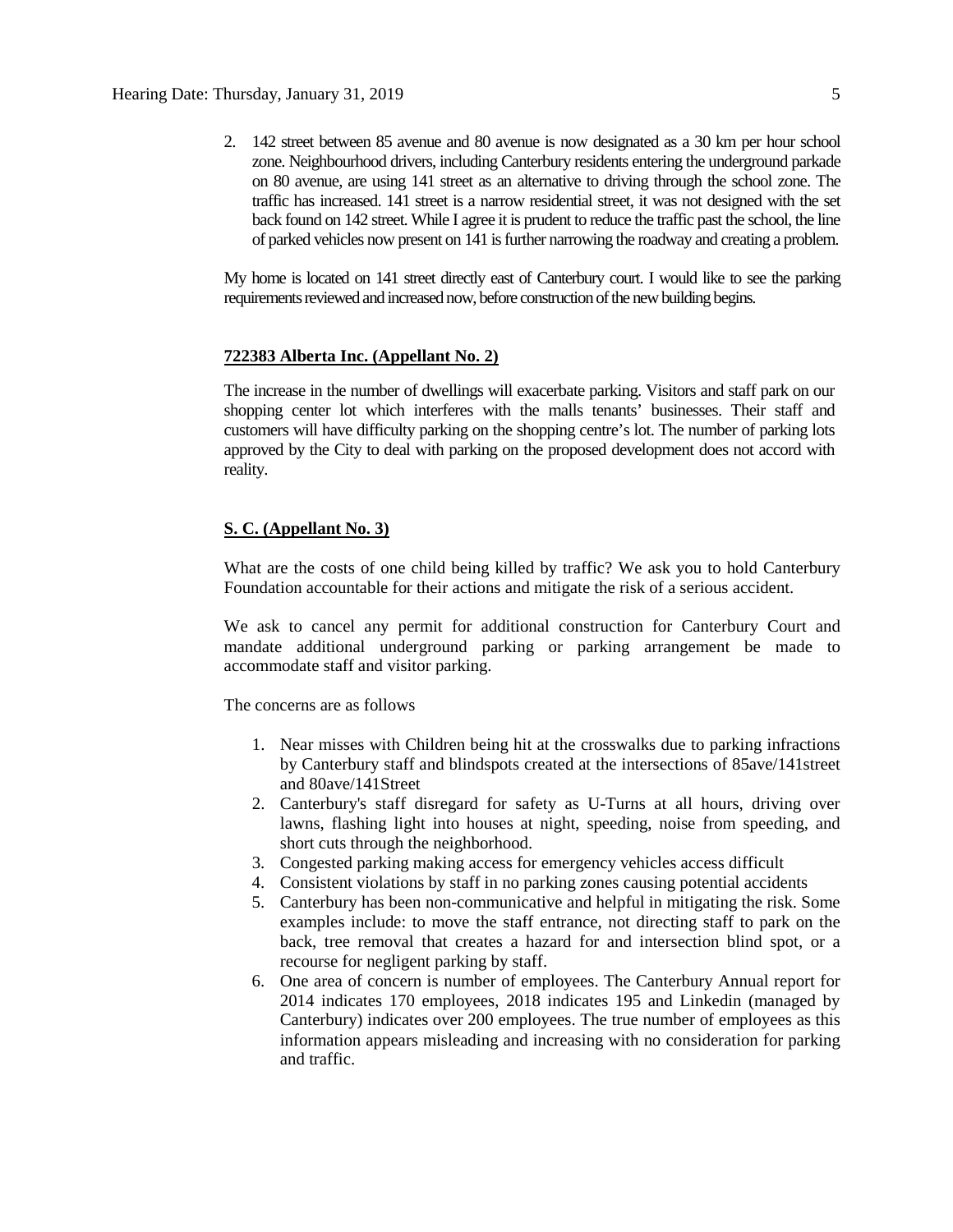We ask you to hold Canterbury accountable for creating this hazard, and not working with community and city for resolution to this hazard. We ask the city to support the people who pay taxes and feel we're being bullied by corporations. Meetings with Scott Belarnisca the board chair has proven too be very difficult as there appears to be nonaccommodating to help on small items (i.e: two hour parking, moving staff entrance, or trimming of tree, etc).

Thank on behalf of many concerned residents and business owners for consideration of this request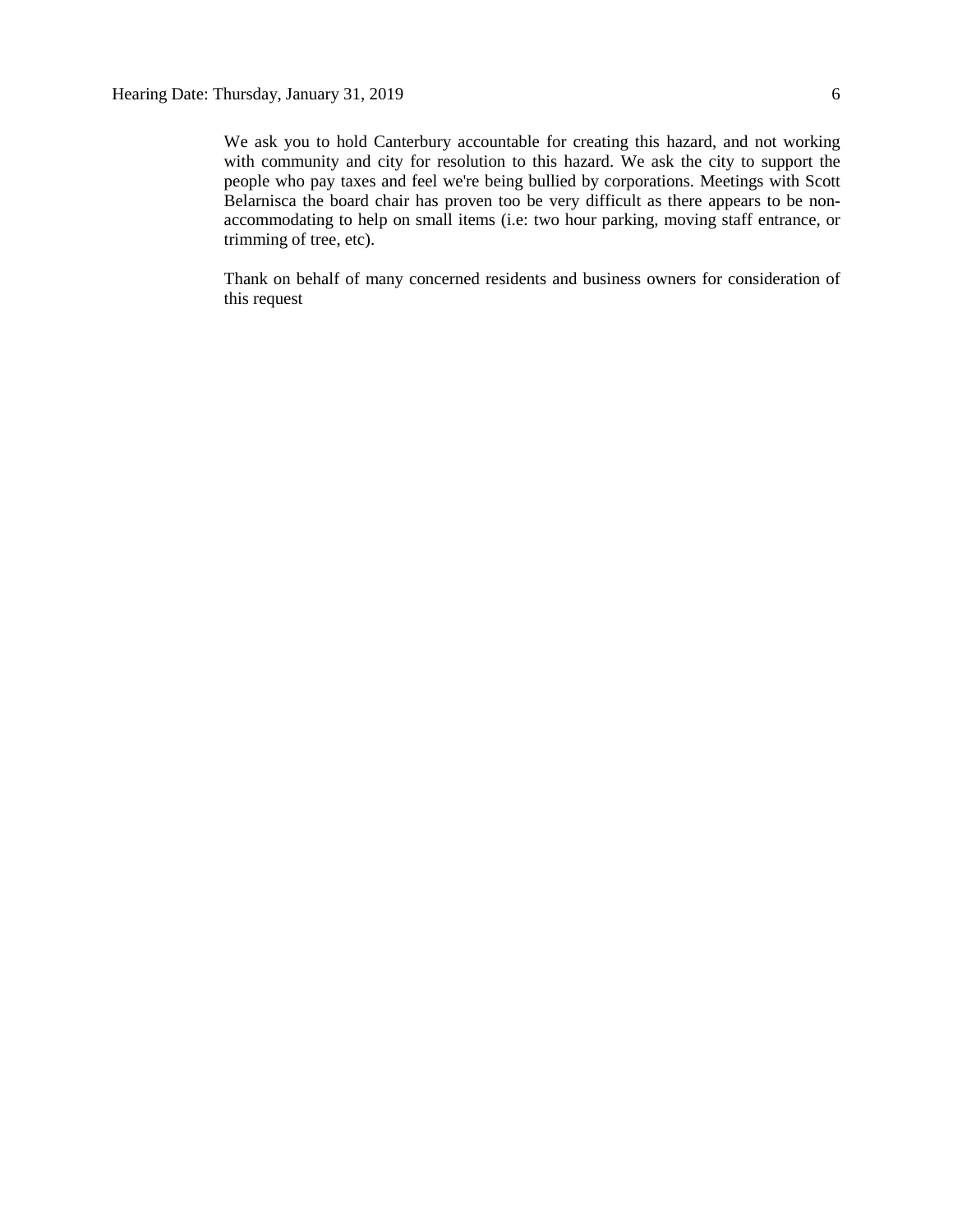### **ITEM II: 9:00 A.M. FILE: SDAB-D-19-014**

## AN APPEAL FROM THE DECISION OF THE DEVELOPMENT OFFICER BY AN ADJACENT PROPERTY OWNER

APPELLANT:

APPLICATION NO.: 277039391-004

APPLICATION TO: Construct additions and interior alterations to an existing Lodging House/Apartment Housing (expansions/landscaping, pergola on main floor, a roof patio on 2nd floor and to reduce the total number of Dwellings from 236 to 209 for Court building - 8403 142 Street NW)

DECISION OF THE DEVELOPMENT AUTHORITY: Approved with conditions

DECISION DATE: December 14, 2018

DATE OF APPEAL: January 7, 2019

RESPONDENT: PGA Architects

ADDRESS OF RESPONDENT: 8311 - 142 Street NW

OVERLAY: N/A

STATUTORY PLAN: N/A

NOTIFICATION PERIOD: December 20, 2018 through January 10, 2019

8403 - 142 Street NW

LEGAL DESCRIPTION: Plan 6269KS Blk 21 Lots 3U, 2, 4, and 1B Plan 8821521 Blk 21 Lot 1A

ZONE: DC2.970 Site Specific Development Control Provision

*Grounds for Appeal*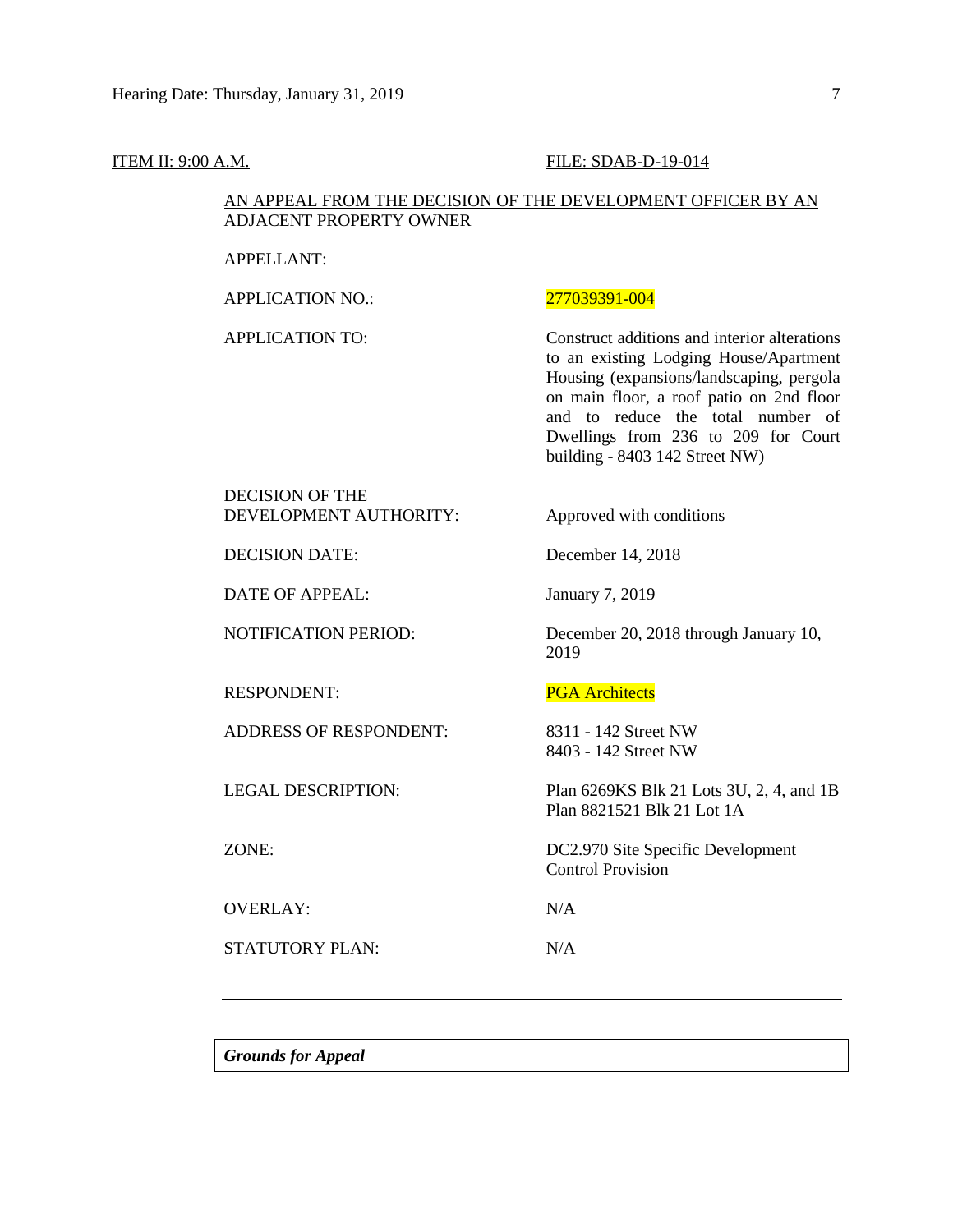The Appellants provided the following reasons for appealing the decision of the Development Authority:

We are writing to you regarding the Development of 8319-142 Street NW, and 8403-142 Street NW, Canterbury Court, and to say that we vehemently oppose this change in development and want to be heard.

The Canterbury Foundation want to add an additional 58 dwellings to an already overcrowded piece of land. This new building will be built in the space that currently is used as parking for visitors and staff. There is already a huge lack of parking spaces available so losing these ones will create even more of a problem. We think there is enough going on with this piece of property and it should stay as it is. There is assisted living and independent living currently with many empty suites.

What they really need is more parking for staff and guests. The cars parked on 142 Street are an accident waiting to happen. They park right up to the corners making it difficult for people pulling out onto 142 St and children crossing from the school. The yield sign on the corner of 141St and 85 Ave. is not properly visible because of parked cars and there are near accidents daily by people blowing right through the intersection. Children walking home from school have narrowly escaped being hit several times.

Snow removal and street sweeping is not able to be done because the cars are not moved when the equipment comes to do it, leaving our street dirty for three seasons and snow covered all winter.

We have lived on 141 St since 1968 when the first application came to build Canterbury Court. At the original neighbourhood/town hall meetings, the residences were *promised* that there would never be cars parked along 141 St. Again in the 1980's they applied to build Canterbury Manor and again we were *promised* that parking would not be allowed on 141 street. Well, they haven't kept their promise and every day, staff cars are lined up and down the entire 5 blocks. The staff come to work around 6:30 am and loudly greet each other, slam their car doors, use their keyfobs to beep or honk their car doors closed. They have changed to staff entrance to a door right across from my house on 141 St. This entrance change is in preparation for the loss of parking spaces due to the new building plans. We have called the manager at Canterbury many times about this and it still continues. They don't care about the folks that have been here for many years before them and only care about making more money. At the meeting at city hall earlier in the year, it was clear that the city only cares about businesses and tax revenue and not "the people" who have valid concerns since they approved the development even after listening to several residences pleas.

We really feel that this parking issue and new building is affecting the value of our home. Since 1968 we have enjoyed a quiet, clean, safe street until this parking change was decided for Canterbury staff on 141 St.

What the Canterbury Foundation should concentrate on is more off the streets parking for the current staff and guests. An additional building would mean more staff and more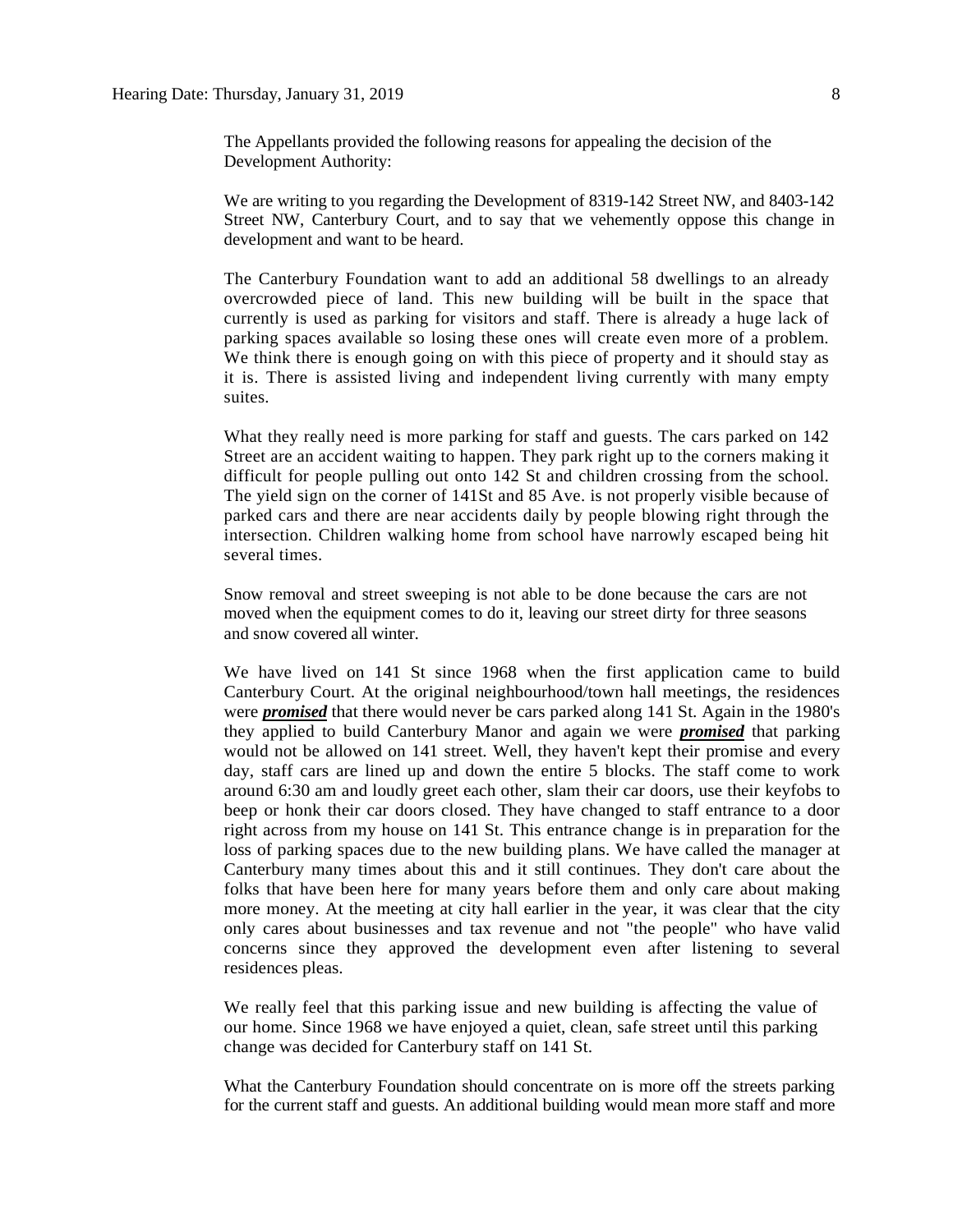guests requiring parking. They should be required to dig a deep foundation to accommodate underground parking. They claim it is too expensive, but what about our homes going down in value because of their building and congested, dangerous parking….… Canterbury needs to be good neighbours and arrange for parking for their staff. There is a shopping centre kitty corner from their property that sits empty. They could ask the owner to rent parking spaces. People that work downtown have to pay for their daily parking or take a bus to work.

There needs to be some give and take. We were here first and should have a lot of say in this decision and not be brushed off by city council planning boards and corporations with deep pockets.

Again, we vehemently oppose this and want our appeal to be heard.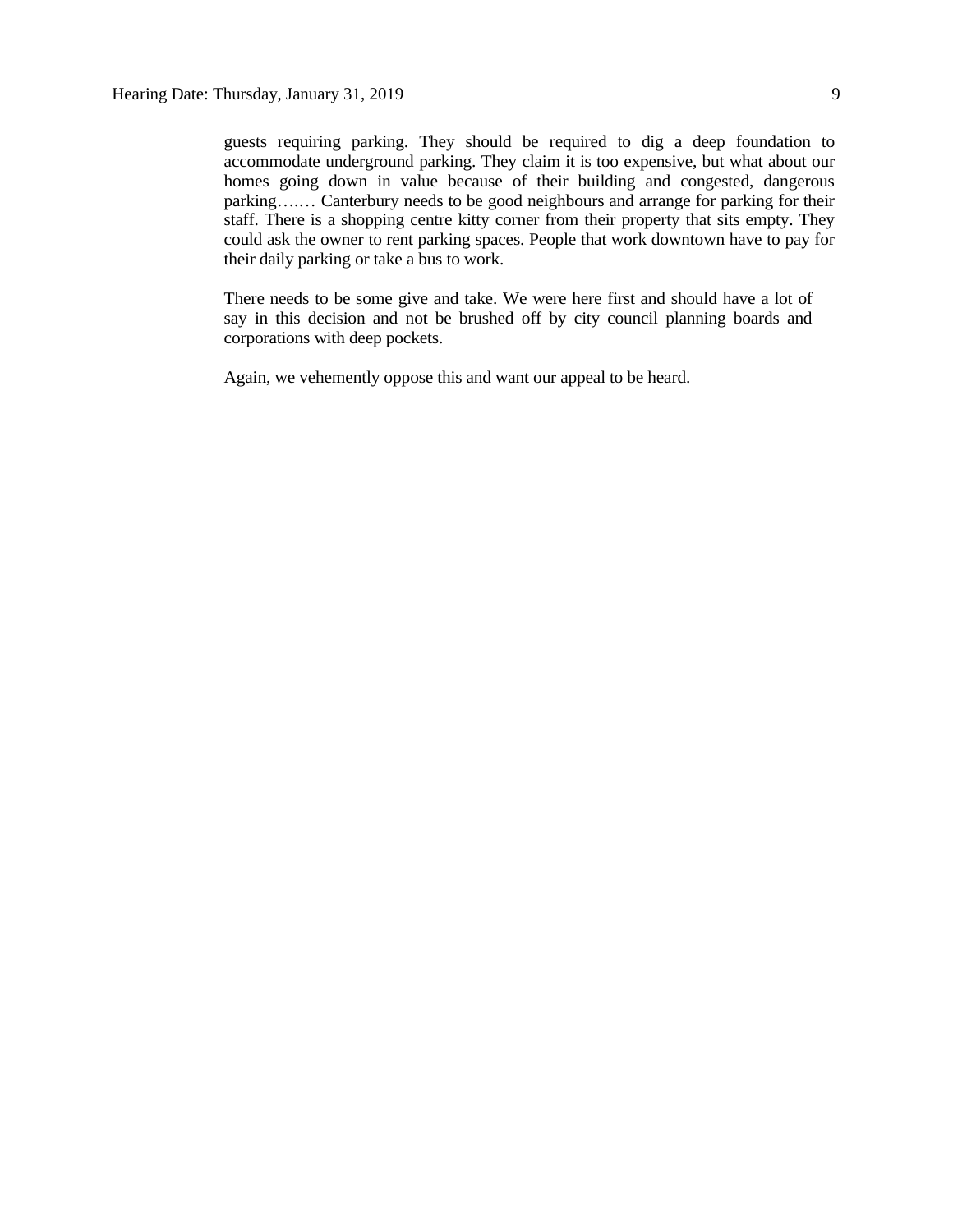### *General Matters for SDAB-D-19-013 and 014*

### **Appeal Information:**

The *Municipal Government Act*, RSA 2000, c M-26 states the following:

### **Grounds for Appeal**

**685(1)** If a development authority

- (a) fails or refuses to issue a development permit to a person,
- (b) issues a development permit subject to conditions, or
- (c) issues an order under section 645,

the person applying for the permit or affected by the order under section 645 may appeal to the subdivision and development appeal board.

### **Appeals**

**686(1)** A development appeal to a subdivision and development appeal board is commenced by filing a notice of the appeal, containing reasons, with the board,

- (a) in the case of an appeal made by a person referred to in section 685(1)
	- (i) with respect to an application for a development permit,
		- (A) within 21 days after the date on which the written decision is given under section 642, […]

**685(4)** Despite subsections (1), (2) and (3), if a decision with respect to a development permit application in respect of a direct control district

- (a) …
- (b) is made by a development authority, the appeal is limited to whether the development authority followed the directions of council, and if the subdivision and development appeal board finds that the development authority did not follow the directions it may, in accordance with the directions, substitute its decision for the development authority's decision.

### **General Provisions from the** *Edmonton Zoning Bylaw:*

Under DC2.970.3.a, **Apartment Housing** is a **listed Use** in the **DC2.970 Site Specific Development Control Provision**.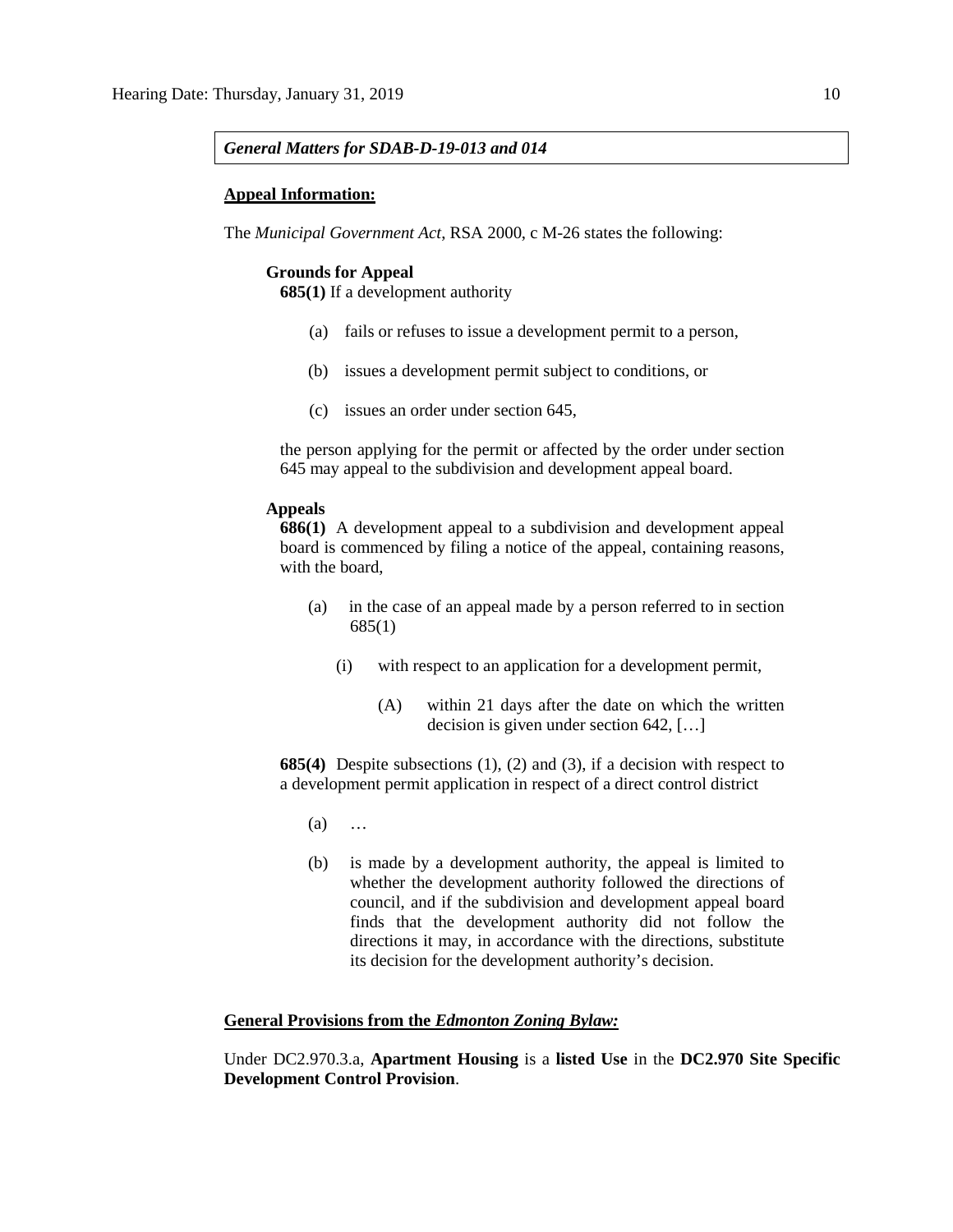Under DC2.970.3.g, **Lodging Houses** is a **listed Use** in the **DC2.970. Site Specific Development Control Provision**.

Under section 7.2(1), **Apartment Housing** means:

development consisting of one or more Dwellings contained within a building in which the Dwellings are arranged in any horizontal or vertical configuration, which does not conform to the definition of any other Residential Use.

Under section 7.3(6), **Lodging Houses** means:

a building or part of building, used for Congregate Living, containing Sleeping Units and four or more persons, and where there is no provision of on-site care, treatment or professional services of a physical or mental health nature. This Use does not include Extended Medical Treatment Services, Detention and Correction Facilities, Fraternity and Sorority Housing, Group Homes, and Limited Group Homes.

Under section 6.1, **Dwelling** means:

a self contained unit comprised of one or more rooms accommodating sitting, sleeping, sanitary facilities, and a principal kitchen for food preparation, cooking, and serving. A Dwelling is used permanently or semi-permanently as a residence for a single Household.

Under section 6.1, **Site** means "an area of land consisting of one or more abutting Lots."

DC2.970.1 states that the **General Purpose** of the **DC2.970 Site Specific Development Control Provision** is "To accommodate low and mid rise residential development with limited supporting Uses, while ensuring compatibility with adjacent existing development in Laurier Heights."

### *Class B Discretionary Development*

Section 12.4(1) states:

This class includes all developments for which applications are required and are for a Discretionary Use or require a variance to any of the regulations of this Bylaw. This class of Development Permit also includes all applications on Sites designated Direct Control not noted in [Section 12.3.](https://webdocs.edmonton.ca/InfraPlan/zoningbylaw/ZoningBylaw/Part1/Administrative/12_3_Class_A_Permitted_Development.htm)

### **Development Officer's Determination (277039391-002)**

**Discretionary Development - The Site is designated as a Site Specific Development Control Provision (DC2.970). (Section 12.4)** [unedited]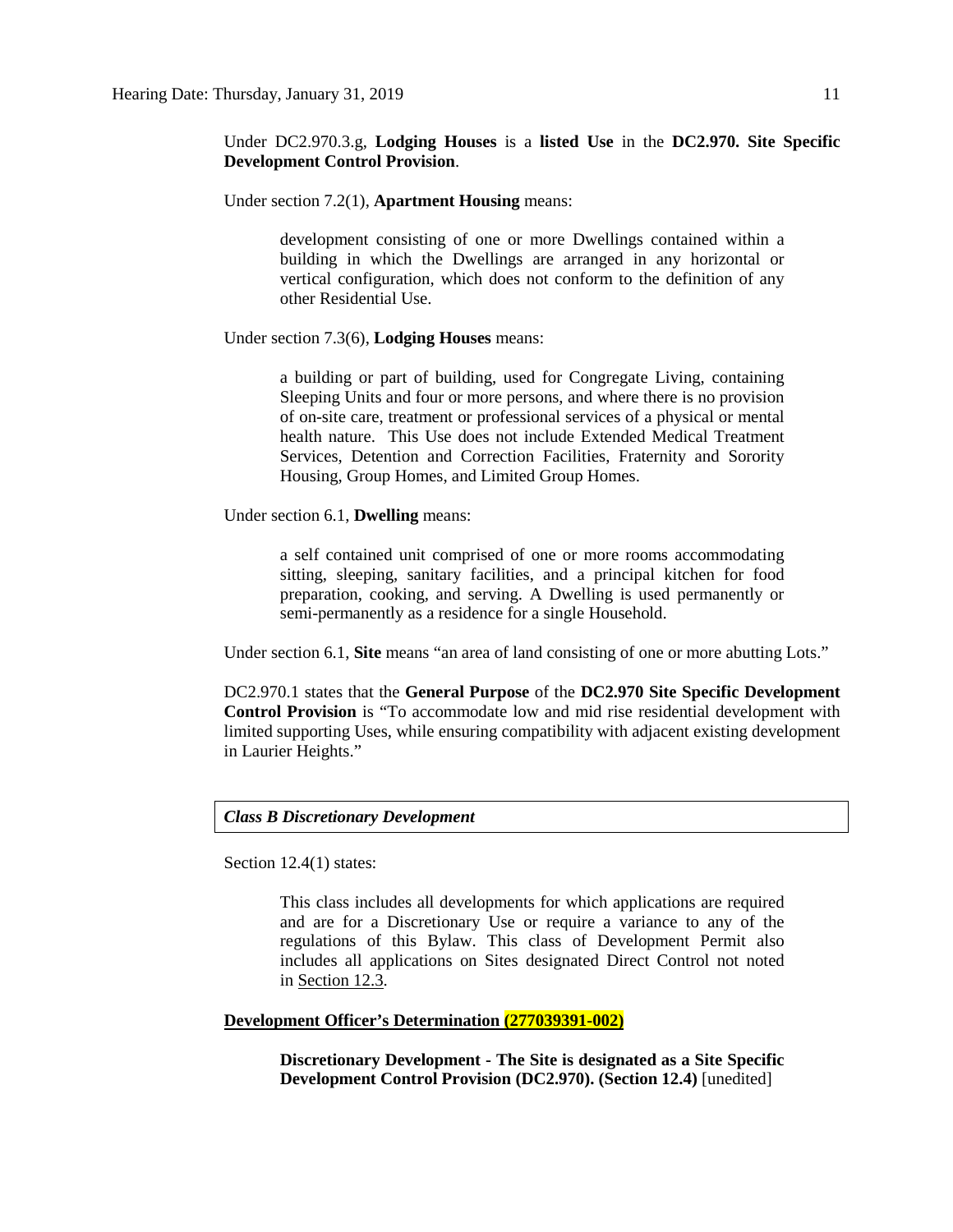### **Development Officer's Determination (277039391-004)**

### **Discretionary Development - The Site is designated as a Site Specific Development Control Provision (DC2.970). (Section 12.4)** [unedited]

### *Grade*

Section 52.4(f) states The Development Officer shall determine Grade by selecting, from the methods listed below, the method that best ensures compatibility with surrounding development:

- …
- f. the Development Officer may use his variance power to determine Grade by a method other than the ones described in subsection 52.4. If so, this shall be a Class B Discretionary Development.

Under section 6.1, **Grade** means "a geodetic elevation from which the Height of a structure is measured, calculated in accordance with Section 52."

### **Development Officer's Determination (277039391-002)**

**Grade - Grade was calculated based on the average of 3 specific points on the property (which is an alternative method to those in Section 52.4).** [unedited]

Notice to Applicant/Appellant

Provincial legislation requires that the Subdivision and Development Appeal Board issue its official decision in writing within fifteen days of the conclusion of the hearing.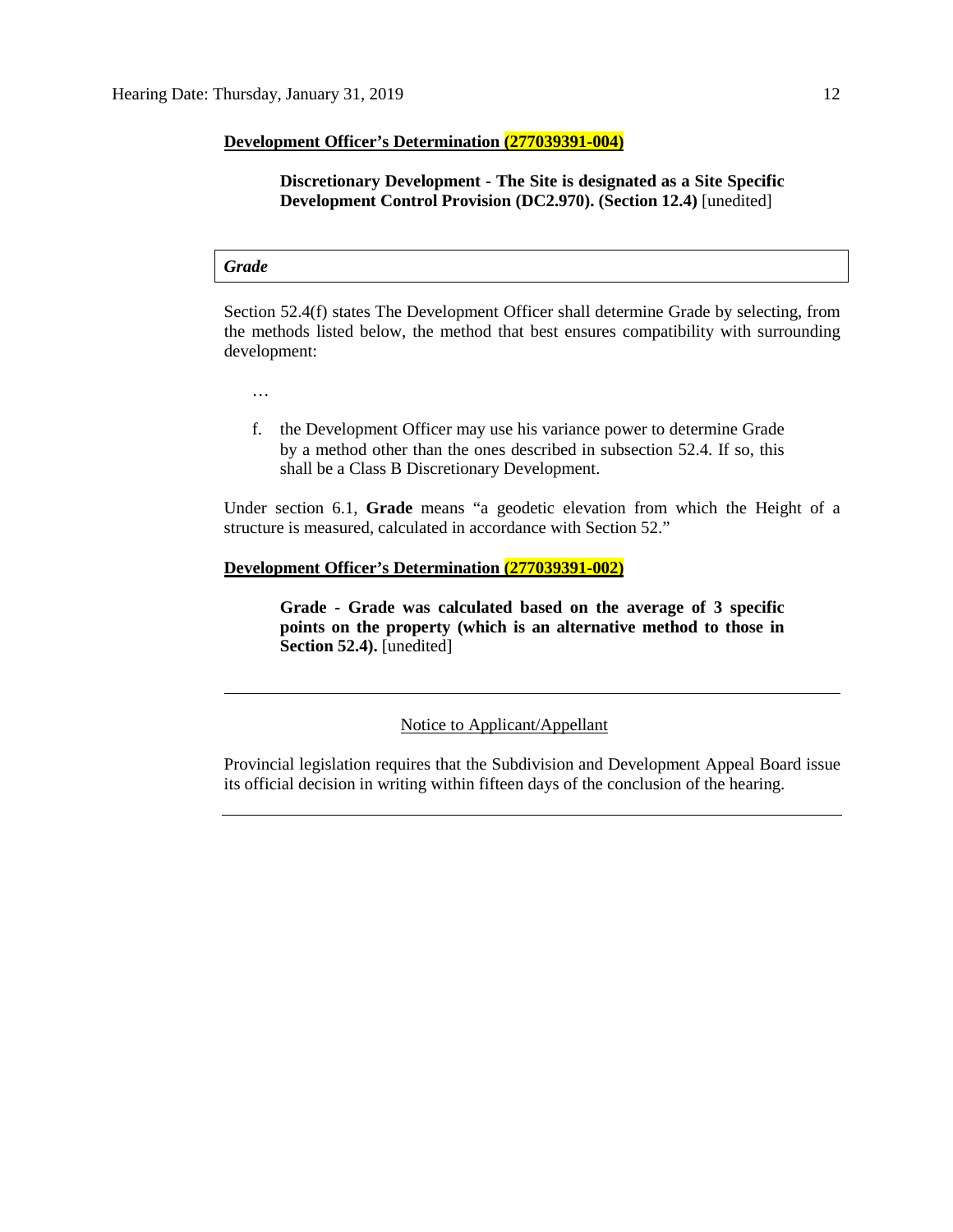**Edinonton** 

### Project Number: 277039391-002 **Application Date:** AUG 02, 2018 Printed: December 14, 2018 at 11:37 AM Page: 1 of 4

## **Major Development Permit**

This document is a record of a Development Permit application, and a record of the decision for the undertaking described below, subject to the limitations and conditions of this permit, of the Edmonton Zoning Bylaw 12800

| <b>Applicant</b>                                                                                                                                                                                                                                  | Property Address(es) and Legal Description(s) |  |  |  |  |
|---------------------------------------------------------------------------------------------------------------------------------------------------------------------------------------------------------------------------------------------------|-----------------------------------------------|--|--|--|--|
|                                                                                                                                                                                                                                                   | 8311 - 142 STREET NW                          |  |  |  |  |
|                                                                                                                                                                                                                                                   | Plan 6269KS Blk 21 Lot 3U                     |  |  |  |  |
|                                                                                                                                                                                                                                                   | 8311 - 142 STREET NW                          |  |  |  |  |
|                                                                                                                                                                                                                                                   | Plan 6269KS Blk 21 Lots 2,4                   |  |  |  |  |
|                                                                                                                                                                                                                                                   | 8311 - 142 STREET NW                          |  |  |  |  |
|                                                                                                                                                                                                                                                   | Plan 8821521 Blk 21 Lot 1B                    |  |  |  |  |
|                                                                                                                                                                                                                                                   | 8403 - 142 STREET NW                          |  |  |  |  |
|                                                                                                                                                                                                                                                   | Plan 8821521 Blk 21 Lot 1A                    |  |  |  |  |
|                                                                                                                                                                                                                                                   | <b>Specific Address(es)</b>                   |  |  |  |  |
|                                                                                                                                                                                                                                                   | Entryway: 8319 - 142 STREET NW                |  |  |  |  |
|                                                                                                                                                                                                                                                   | Building: 8319 - 142 STREET NW                |  |  |  |  |
| <b>Scope of Permit</b>                                                                                                                                                                                                                            |                                               |  |  |  |  |
| To construct additional 58 Dwellings (new total number of Dwellings 236) to an existing Lodging House/Apartment Housing (Court<br>building-8403 142 Street NW) and construct exterior alterations (reconfigure the parking and landscaping area). |                                               |  |  |  |  |
| <b>Permit Details</b>                                                                                                                                                                                                                             |                                               |  |  |  |  |
|                                                                                                                                                                                                                                                   |                                               |  |  |  |  |
| Class of Permit: Class B                                                                                                                                                                                                                          | <b>Contact Person:</b>                        |  |  |  |  |
| Gross Floor Area (sq.m.):                                                                                                                                                                                                                         | Lot Grading Needed?: Y                        |  |  |  |  |
| New Sewer Service Required: Y                                                                                                                                                                                                                     | NumberOfMainFloorDwellings: 6                 |  |  |  |  |
| Site Area (sq. m.): 13126.3                                                                                                                                                                                                                       | Stat. Plan Overlay/Annex Area: (none)         |  |  |  |  |
| I/We certify that the above noted details are correct.                                                                                                                                                                                            |                                               |  |  |  |  |
| Applicant signature:                                                                                                                                                                                                                              |                                               |  |  |  |  |
| <b>Development Permit Decision</b>                                                                                                                                                                                                                |                                               |  |  |  |  |
| Approved                                                                                                                                                                                                                                          |                                               |  |  |  |  |
| Issue Date: Dec 14, 2018 Development Authority: ANGELES, JOSELITO                                                                                                                                                                                 |                                               |  |  |  |  |
|                                                                                                                                                                                                                                                   |                                               |  |  |  |  |
|                                                                                                                                                                                                                                                   |                                               |  |  |  |  |
|                                                                                                                                                                                                                                                   |                                               |  |  |  |  |
|                                                                                                                                                                                                                                                   |                                               |  |  |  |  |
|                                                                                                                                                                                                                                                   |                                               |  |  |  |  |
|                                                                                                                                                                                                                                                   |                                               |  |  |  |  |
|                                                                                                                                                                                                                                                   |                                               |  |  |  |  |
|                                                                                                                                                                                                                                                   |                                               |  |  |  |  |
|                                                                                                                                                                                                                                                   |                                               |  |  |  |  |
|                                                                                                                                                                                                                                                   |                                               |  |  |  |  |
|                                                                                                                                                                                                                                                   |                                               |  |  |  |  |
|                                                                                                                                                                                                                                                   |                                               |  |  |  |  |
|                                                                                                                                                                                                                                                   |                                               |  |  |  |  |
|                                                                                                                                                                                                                                                   |                                               |  |  |  |  |
|                                                                                                                                                                                                                                                   |                                               |  |  |  |  |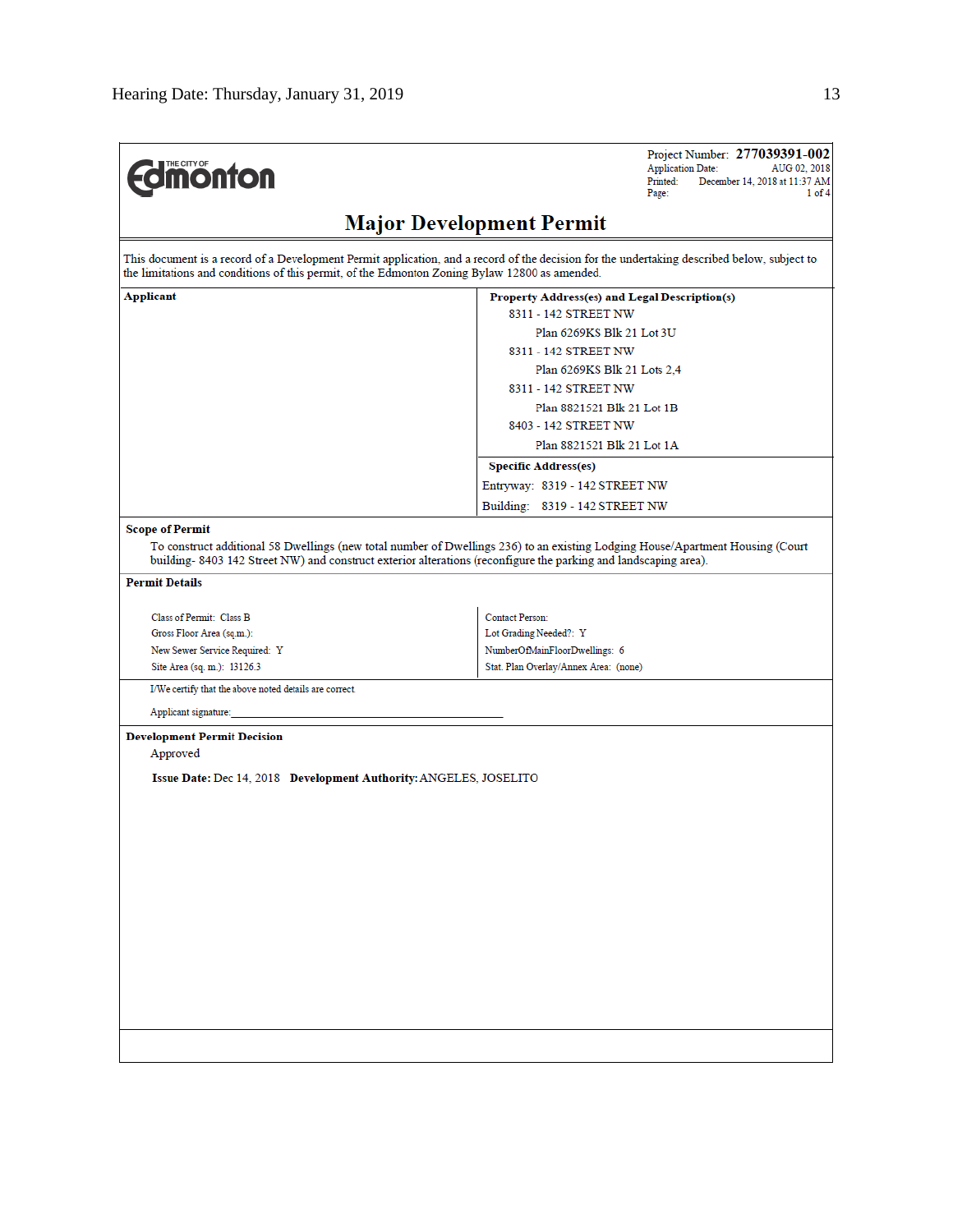| <b>Imonton</b>                                                                                                                                                                                                                                                                                                                                                                                                                                                                                                 | Project Number: 277039391-002<br><b>Application Date:</b><br>AUG 02, 2018<br>Printed:<br>December 14, 2018 at 11:37 AM<br>$2$ of $4$<br>Page: |
|----------------------------------------------------------------------------------------------------------------------------------------------------------------------------------------------------------------------------------------------------------------------------------------------------------------------------------------------------------------------------------------------------------------------------------------------------------------------------------------------------------------|-----------------------------------------------------------------------------------------------------------------------------------------------|
| <b>Major Development Permit</b>                                                                                                                                                                                                                                                                                                                                                                                                                                                                                |                                                                                                                                               |
| <b>Subject to the Following Conditions</b><br>This Development Permit authorizes the proposed development of additional 58 Dwellings (new total number of Dwellings 236) to<br>an existing Lodging House/Apartment Housing (Court building-8403 142 Street NW) and construct exterior alterations<br>(reconfigure the parking and landscaping area). The Site shall be developed in accordance with the stamped, signed, and<br>conditionally approved drawings.                                               |                                                                                                                                               |
| When an application for a Development Permit has been approved by the Development Officer, the Development Permit shall not<br>be valid unless and until:<br>a. any conditions of approval, except those of a continuing nature, have been fulfilled; and<br>b. the time for filing a notice of appeal to the Subdivision and Development Appeal Board as specified in subsection 21.1 of this                                                                                                                 |                                                                                                                                               |
| Bylaw and the Municipal Government Act has passed.<br>This Development Permit is NOT valid until the Notification Period expires in accordance to Section 21(1). (Reference Section 17<br>(1)                                                                                                                                                                                                                                                                                                                  |                                                                                                                                               |
| PRIOR TO THE RELEASE OF DRAWINGS FOR BUILDING PERMIT REVIEW, the applicant or property owner shall pay a<br>Sanitary Sewer Trunk Charge fee of \$67,454.00. The SSTC charge is quoted at year 2018 rate. Please contact Private Development,<br>Drainage Services, at 780-496-5665 for further details regarding the fee. However, the final SSTC is based on the prevailing rate at<br>the time the applicant/owner makes payment at the 2nd Floor, Edmonton Tower, 10111 104 Avenue NW, Edmonton AB T5J 0J4. |                                                                                                                                               |
| PRIOR TO THE RELEASE OF DRAWINGS FOR BUILDING PERMIT REVIEW, the applicant or property owner shall pay a Lot<br>Grading Fee of \$580.00.                                                                                                                                                                                                                                                                                                                                                                       |                                                                                                                                               |
| A minimum of one development permit notification sign on Site must be posted by the applicant in accordance with Section 20.2 of<br>this Bylaw. (Reference Section 15.9).                                                                                                                                                                                                                                                                                                                                      |                                                                                                                                               |
| The Development Permit Notification Sign must be posted on-site prior to any demolition or construction activity and within 14<br>days after the Notification Period expires with no appeal.                                                                                                                                                                                                                                                                                                                   |                                                                                                                                               |
| Landscaping shall be in accordance with the approved landscaping plan and Section 55 of the Zoning Bylaw, to the satisfaction of<br>the Development Officer.                                                                                                                                                                                                                                                                                                                                                   |                                                                                                                                               |
| Any changes to an approved Landscape Plan require the approval of the Development Officer prior to the Landscaping being<br>installed.                                                                                                                                                                                                                                                                                                                                                                         |                                                                                                                                               |
| Landscaping shall be maintained in a healthy condition for a minimum of 24 months after the landscaping has been installed, to the<br>satisfaction of the Development Officer.                                                                                                                                                                                                                                                                                                                                 |                                                                                                                                               |
| All required parking and loading facilities shall only be used for the purpose of accommodating the vehicles of clients, customers,<br>employees, members, residents or visitors in connection with the building or Use for which the parking and loading facilities are<br>provided, and the parking and loading facilities shall not be used for driveways, access or egress, commercial repair work, display,<br>sale or storage of goods of any kind. (Reference Section $54.1(1.c)$ )                     |                                                                                                                                               |
| Any outdoor lighting for any development shall be located and arranged so that no direct rays of light are directed at any adjoining<br>properties, or interfere with the effectiveness of any traffic control devices. (Reference Section 51).                                                                                                                                                                                                                                                                |                                                                                                                                               |
| <b>ADVISEMENTS:</b>                                                                                                                                                                                                                                                                                                                                                                                                                                                                                            |                                                                                                                                               |
| Unless otherwise stated, all above references to "section numbers" refer to the authority under the Edmonton Zoning Bylaw 12800.                                                                                                                                                                                                                                                                                                                                                                               |                                                                                                                                               |
| An approved Development Permit means that the proposed development has been reviewed only against the provisions of the<br>Edmonton Zoning Bylaw. It does not remove obligations to conform with other legislation, bylaws or land title instruments such as<br>the Municipal Government Act, the ERCB Directive 079, the Edmonton Safety Codes Permit Bylaw or any caveats, covenants or                                                                                                                      |                                                                                                                                               |
|                                                                                                                                                                                                                                                                                                                                                                                                                                                                                                                |                                                                                                                                               |
|                                                                                                                                                                                                                                                                                                                                                                                                                                                                                                                |                                                                                                                                               |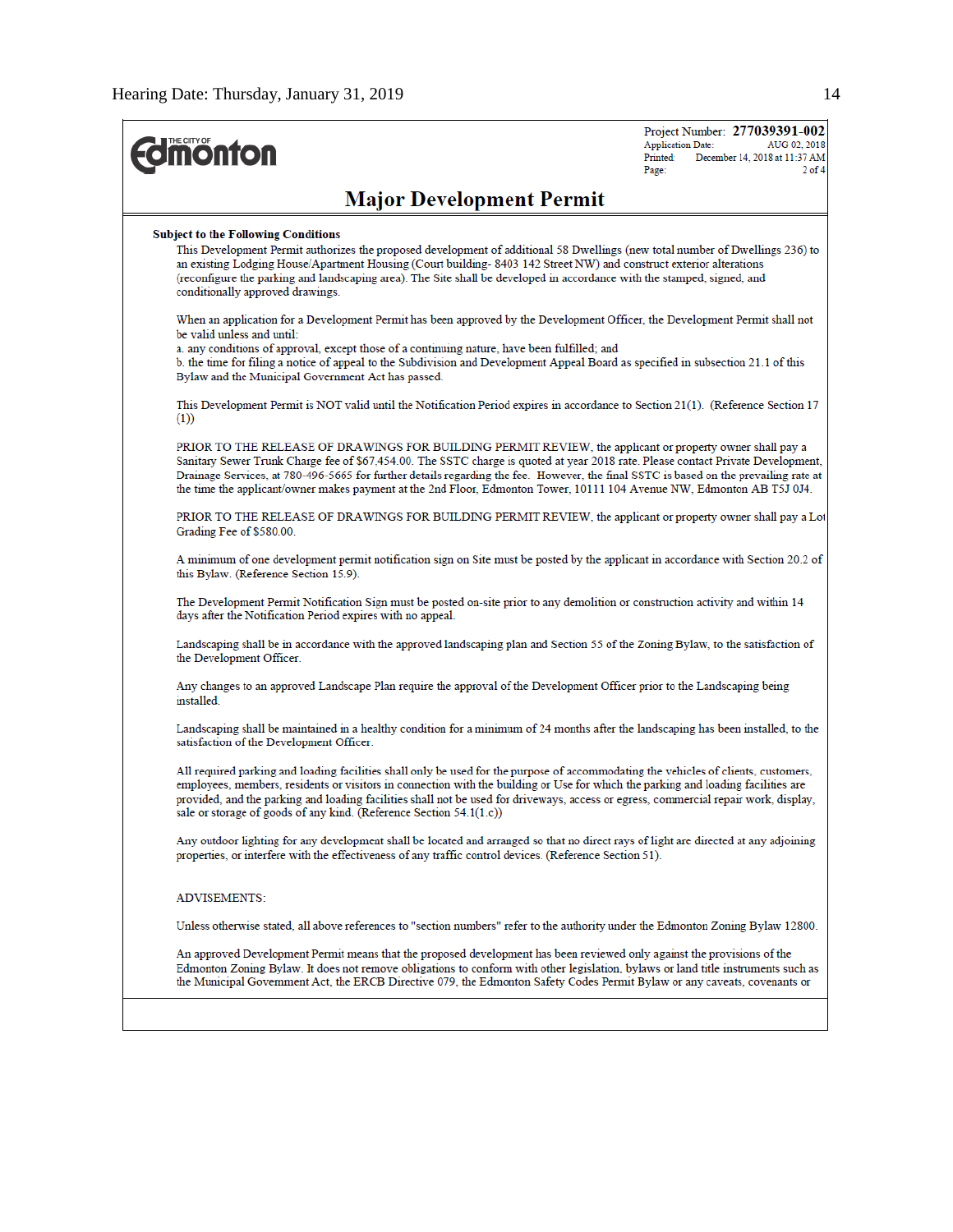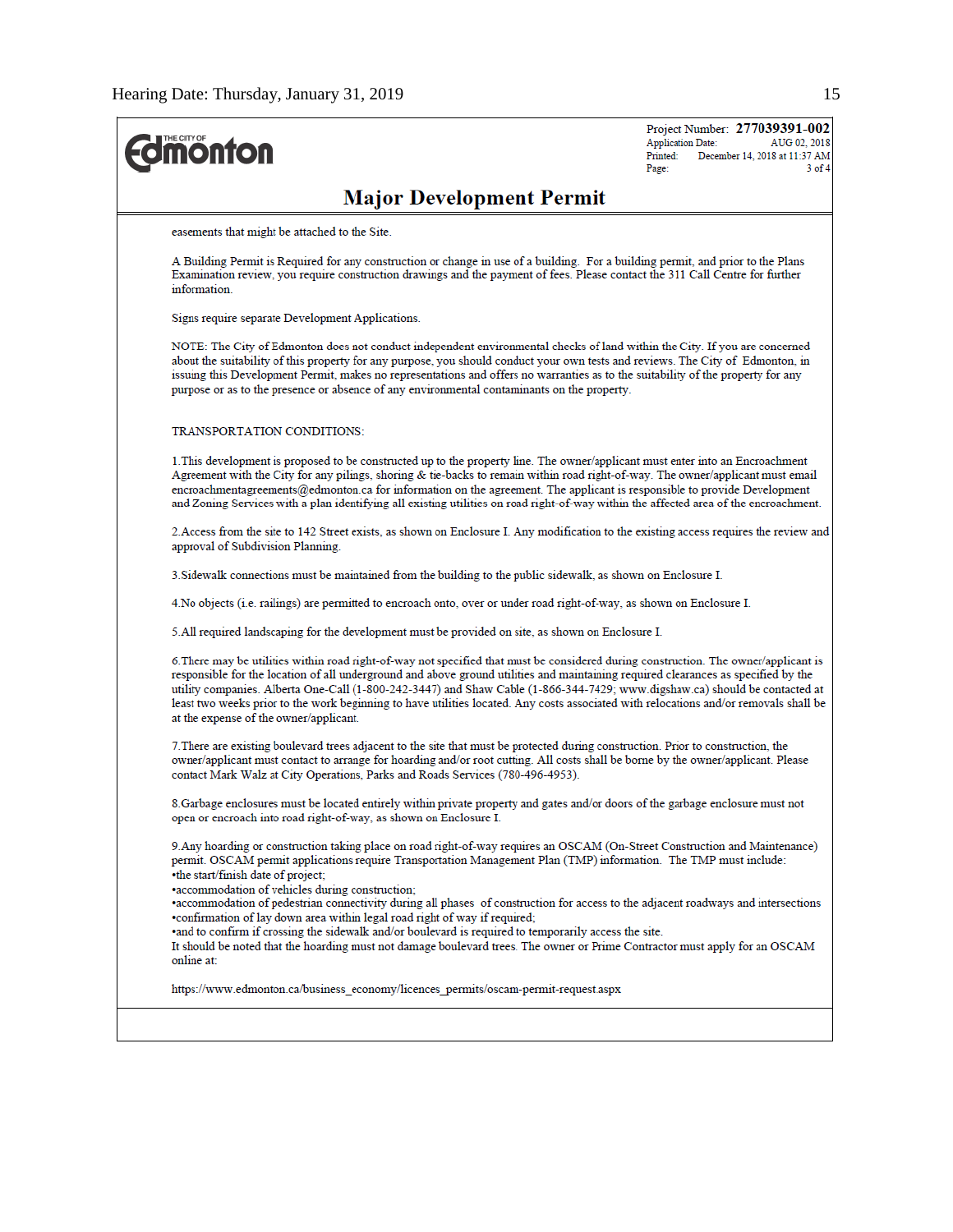| <b>ionton</b>                                                                                                                                                                                                                                                                                                                                                                                                                         |                                                                                                                                                                                                                                                                  |                                                          |          | Project Number: 277039391-002<br><b>Application Date:</b><br>AUG 02, 2018<br>Printed:<br>December 14, 2018 at 11:37 AM<br>Page:                                                                                                                                                                                                                                                                       | $4$ of $4$ |  |
|---------------------------------------------------------------------------------------------------------------------------------------------------------------------------------------------------------------------------------------------------------------------------------------------------------------------------------------------------------------------------------------------------------------------------------------|------------------------------------------------------------------------------------------------------------------------------------------------------------------------------------------------------------------------------------------------------------------|----------------------------------------------------------|----------|-------------------------------------------------------------------------------------------------------------------------------------------------------------------------------------------------------------------------------------------------------------------------------------------------------------------------------------------------------------------------------------------------------|------------|--|
|                                                                                                                                                                                                                                                                                                                                                                                                                                       |                                                                                                                                                                                                                                                                  | <b>Major Development Permit</b>                          |          |                                                                                                                                                                                                                                                                                                                                                                                                       |            |  |
| and.                                                                                                                                                                                                                                                                                                                                                                                                                                  |                                                                                                                                                                                                                                                                  | https://www.edmonton.ca/documents/ConstructionSafety.pdf |          |                                                                                                                                                                                                                                                                                                                                                                                                       |            |  |
|                                                                                                                                                                                                                                                                                                                                                                                                                                       | 10.Any sidewalk or boulevard damage occurring as a result of construction traffic must be restored to the satisfaction of<br>Development Inspections, as per Section 15.5(f) of the Zoning Bylaw. All expenses incurred for repair are to be borne by the owner. |                                                          |          |                                                                                                                                                                                                                                                                                                                                                                                                       |            |  |
| <b>TRANSPORTATION ADVISEMENTS:</b>                                                                                                                                                                                                                                                                                                                                                                                                    |                                                                                                                                                                                                                                                                  |                                                          |          |                                                                                                                                                                                                                                                                                                                                                                                                       |            |  |
| 1. Subdivision Planning is currently reviewing a Development Application (DA# 277039391-004) for the subject site which<br>includes a reduction of the number of units within the existing Court Building from 236 to 209. This reduction is for the original<br>interior units of the Court Building and the new addition remains the same. An addition of amenity areas and landscaping are also<br>included for DA# 277039391-004. |                                                                                                                                                                                                                                                                  |                                                          |          |                                                                                                                                                                                                                                                                                                                                                                                                       |            |  |
| 2. Vehicular and bicycle parking should meet the requirements of the DC2 Zoning Bylaw.                                                                                                                                                                                                                                                                                                                                                |                                                                                                                                                                                                                                                                  |                                                          |          |                                                                                                                                                                                                                                                                                                                                                                                                       |            |  |
| <b>Variances</b><br>Section 52.4).<br><b>Rights of Appeal</b><br>Amendment Act.<br><b>Notice Period Begins: Dec 20, 2018</b>                                                                                                                                                                                                                                                                                                          |                                                                                                                                                                                                                                                                  | <b>Ends: Jan 10, 2019</b>                                |          | Discretionary Development - The Site is designated as a Site Specific Development Control Provision (DC2.970). (Section 12.4)<br>Grade - Grade was calculated based on the average of 3 specific points on the property (which is an alternative method to those in<br>This approval is subject to the right of appeal as outlined in Chapter 24, Section 683 through 689 of the Municipal Government |            |  |
| Fees                                                                                                                                                                                                                                                                                                                                                                                                                                  |                                                                                                                                                                                                                                                                  |                                                          |          |                                                                                                                                                                                                                                                                                                                                                                                                       |            |  |
|                                                                                                                                                                                                                                                                                                                                                                                                                                       | <b>Fee Amount</b>                                                                                                                                                                                                                                                | <b>Amount Paid</b>                                       | Receipt# | <b>Date Paid</b>                                                                                                                                                                                                                                                                                                                                                                                      |            |  |
| Major Dev. Application Fee                                                                                                                                                                                                                                                                                                                                                                                                            | \$835.00                                                                                                                                                                                                                                                         | \$835.00                                                 | 05235467 | Aug 03, 2018                                                                                                                                                                                                                                                                                                                                                                                          |            |  |
| Dev. Application Fee # of dwelling<br>units                                                                                                                                                                                                                                                                                                                                                                                           | \$4,050.00                                                                                                                                                                                                                                                       | \$4,050.00                                               | 05235467 | Aug 03, 2018                                                                                                                                                                                                                                                                                                                                                                                          |            |  |
| Lot Grading Fee                                                                                                                                                                                                                                                                                                                                                                                                                       | \$580.00                                                                                                                                                                                                                                                         |                                                          |          |                                                                                                                                                                                                                                                                                                                                                                                                       |            |  |
| Sanitary Sewer Trunk Fund 2012+                                                                                                                                                                                                                                                                                                                                                                                                       | \$67,454.00                                                                                                                                                                                                                                                      |                                                          |          |                                                                                                                                                                                                                                                                                                                                                                                                       |            |  |
| Development Permit Inspection Fee                                                                                                                                                                                                                                                                                                                                                                                                     | \$0.00                                                                                                                                                                                                                                                           |                                                          |          |                                                                                                                                                                                                                                                                                                                                                                                                       |            |  |
| <b>Total GST Amount:</b>                                                                                                                                                                                                                                                                                                                                                                                                              | \$0.00                                                                                                                                                                                                                                                           |                                                          |          |                                                                                                                                                                                                                                                                                                                                                                                                       |            |  |
| <b>Totals for Permit:</b>                                                                                                                                                                                                                                                                                                                                                                                                             | \$72,919.00                                                                                                                                                                                                                                                      | \$4,885.00                                               |          |                                                                                                                                                                                                                                                                                                                                                                                                       |            |  |
| (\$68,034.00 outstanding)                                                                                                                                                                                                                                                                                                                                                                                                             |                                                                                                                                                                                                                                                                  |                                                          |          |                                                                                                                                                                                                                                                                                                                                                                                                       |            |  |
|                                                                                                                                                                                                                                                                                                                                                                                                                                       |                                                                                                                                                                                                                                                                  |                                                          |          |                                                                                                                                                                                                                                                                                                                                                                                                       |            |  |
|                                                                                                                                                                                                                                                                                                                                                                                                                                       |                                                                                                                                                                                                                                                                  |                                                          |          |                                                                                                                                                                                                                                                                                                                                                                                                       |            |  |
|                                                                                                                                                                                                                                                                                                                                                                                                                                       |                                                                                                                                                                                                                                                                  |                                                          |          |                                                                                                                                                                                                                                                                                                                                                                                                       |            |  |
|                                                                                                                                                                                                                                                                                                                                                                                                                                       |                                                                                                                                                                                                                                                                  |                                                          |          |                                                                                                                                                                                                                                                                                                                                                                                                       |            |  |
|                                                                                                                                                                                                                                                                                                                                                                                                                                       |                                                                                                                                                                                                                                                                  |                                                          |          |                                                                                                                                                                                                                                                                                                                                                                                                       |            |  |
|                                                                                                                                                                                                                                                                                                                                                                                                                                       |                                                                                                                                                                                                                                                                  |                                                          |          |                                                                                                                                                                                                                                                                                                                                                                                                       |            |  |
|                                                                                                                                                                                                                                                                                                                                                                                                                                       |                                                                                                                                                                                                                                                                  |                                                          |          |                                                                                                                                                                                                                                                                                                                                                                                                       |            |  |
|                                                                                                                                                                                                                                                                                                                                                                                                                                       |                                                                                                                                                                                                                                                                  |                                                          |          |                                                                                                                                                                                                                                                                                                                                                                                                       |            |  |
|                                                                                                                                                                                                                                                                                                                                                                                                                                       |                                                                                                                                                                                                                                                                  |                                                          |          |                                                                                                                                                                                                                                                                                                                                                                                                       |            |  |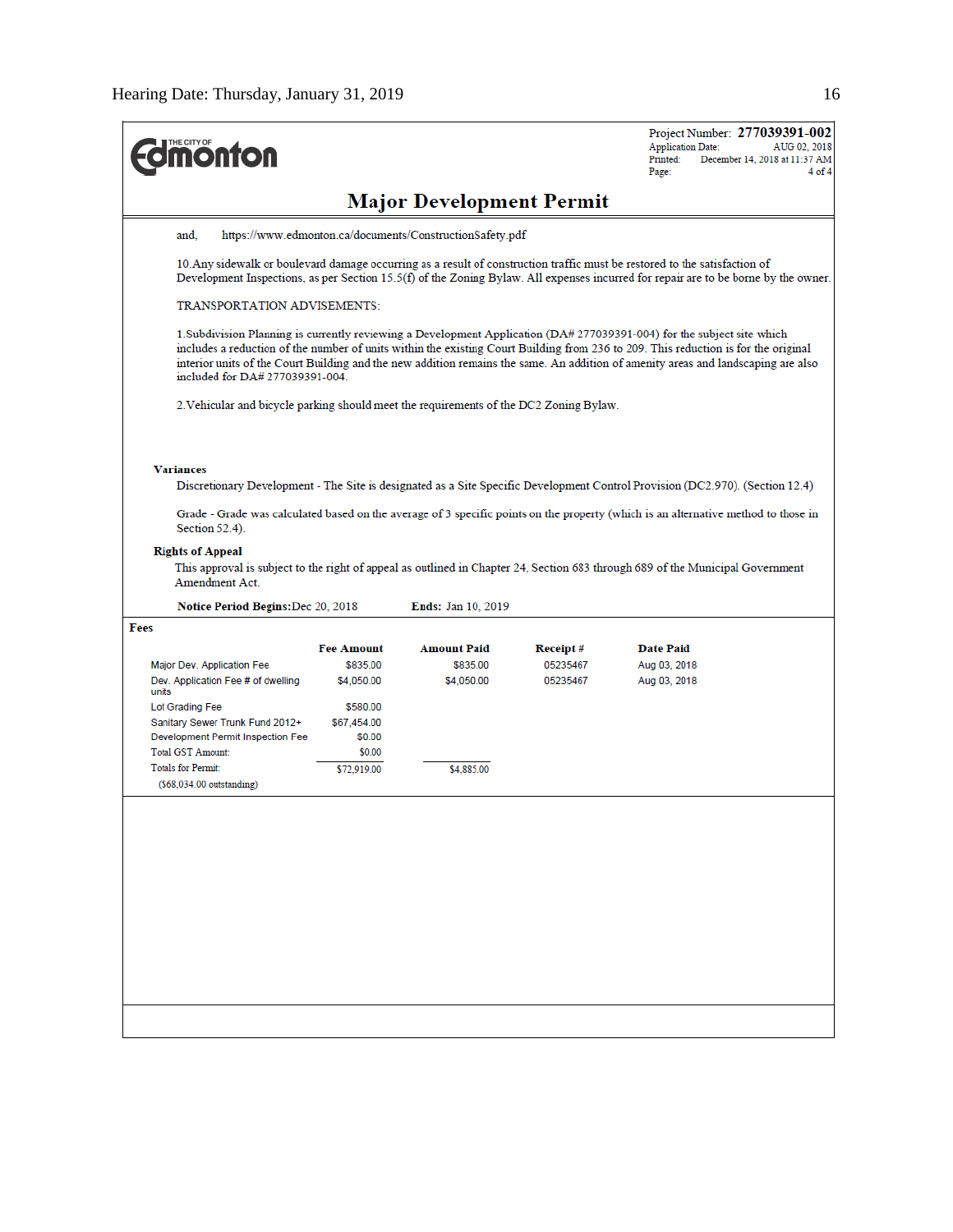| <b><i><u><u>monton</u></u></i></b>                                                            | Project Number: 277039391-004<br><b>Application Date:</b><br>AUG 02, 2018<br>Printed:<br>December 14, 2018 at 12:08 PM<br>1 of <sup>3</sup><br>Page:                                                                                                                       |
|-----------------------------------------------------------------------------------------------|----------------------------------------------------------------------------------------------------------------------------------------------------------------------------------------------------------------------------------------------------------------------------|
|                                                                                               | <b>Major Development Permit</b>                                                                                                                                                                                                                                            |
| the limitations and conditions of this permit, of the Edmonton Zoning Bylaw 12800 as amended. | This document is a record of a Development Permit application, and a record of the decision for the undertaking described below, subject to                                                                                                                                |
| Applicant                                                                                     | Property Address(es) and Legal Description(s)                                                                                                                                                                                                                              |
|                                                                                               | 8311 - 142 STREET NW                                                                                                                                                                                                                                                       |
|                                                                                               | Plan 6269KS Blk 21 Lot 3U                                                                                                                                                                                                                                                  |
|                                                                                               | 8311 - 142 STREET NW                                                                                                                                                                                                                                                       |
|                                                                                               | Plan 6269KS Blk 21 Lots 2,4                                                                                                                                                                                                                                                |
|                                                                                               | 8311 - 142 STREET NW                                                                                                                                                                                                                                                       |
|                                                                                               | Plan 8821521 Blk 21 Lot 1B                                                                                                                                                                                                                                                 |
|                                                                                               | 8403 - 142 STREET NW                                                                                                                                                                                                                                                       |
|                                                                                               | Plan 8821521 Blk 21 Lot 1A                                                                                                                                                                                                                                                 |
|                                                                                               | <b>Specific Address(es)</b>                                                                                                                                                                                                                                                |
|                                                                                               | Entryway: 8403 - 142 STREET NW                                                                                                                                                                                                                                             |
|                                                                                               | Building: 8403 - 142 STREET NW                                                                                                                                                                                                                                             |
| NW).<br><b>Permit Details</b>                                                                 | To construct additions and interior alterations to an existing Lodging House/Apartment Housing (expansions/landscaping, pergola on<br>main floor, a roof patio on 2nd floor and to reduce the total number of Dwellings from 236 to 209 for Court building-8403 142 Street |
|                                                                                               |                                                                                                                                                                                                                                                                            |
| Class of Permit:                                                                              | <b>Contact Person:</b>                                                                                                                                                                                                                                                     |
| Gross Floor Area (sq.m.): 142                                                                 | Lot Grading Needed?: N<br>NumberOfMainFloorDwellings:                                                                                                                                                                                                                      |
| New Sewer Service Required: N<br>Site Area (sq. m.):                                          | Stat. Plan Overlay/Annex Area: (none)                                                                                                                                                                                                                                      |
| I/We certify that the above noted details are correct.                                        |                                                                                                                                                                                                                                                                            |
|                                                                                               |                                                                                                                                                                                                                                                                            |
| Applicant signature:                                                                          |                                                                                                                                                                                                                                                                            |
| <b>Development Permit Decision</b>                                                            |                                                                                                                                                                                                                                                                            |
| Approved                                                                                      |                                                                                                                                                                                                                                                                            |
| Issue Date: Dec 14, 2018 Development Authority: ANGELES, JOSELITO                             |                                                                                                                                                                                                                                                                            |
|                                                                                               |                                                                                                                                                                                                                                                                            |
|                                                                                               |                                                                                                                                                                                                                                                                            |
|                                                                                               |                                                                                                                                                                                                                                                                            |
|                                                                                               |                                                                                                                                                                                                                                                                            |
|                                                                                               |                                                                                                                                                                                                                                                                            |
|                                                                                               |                                                                                                                                                                                                                                                                            |
|                                                                                               |                                                                                                                                                                                                                                                                            |
|                                                                                               |                                                                                                                                                                                                                                                                            |
|                                                                                               |                                                                                                                                                                                                                                                                            |
|                                                                                               |                                                                                                                                                                                                                                                                            |
|                                                                                               |                                                                                                                                                                                                                                                                            |
|                                                                                               |                                                                                                                                                                                                                                                                            |
|                                                                                               |                                                                                                                                                                                                                                                                            |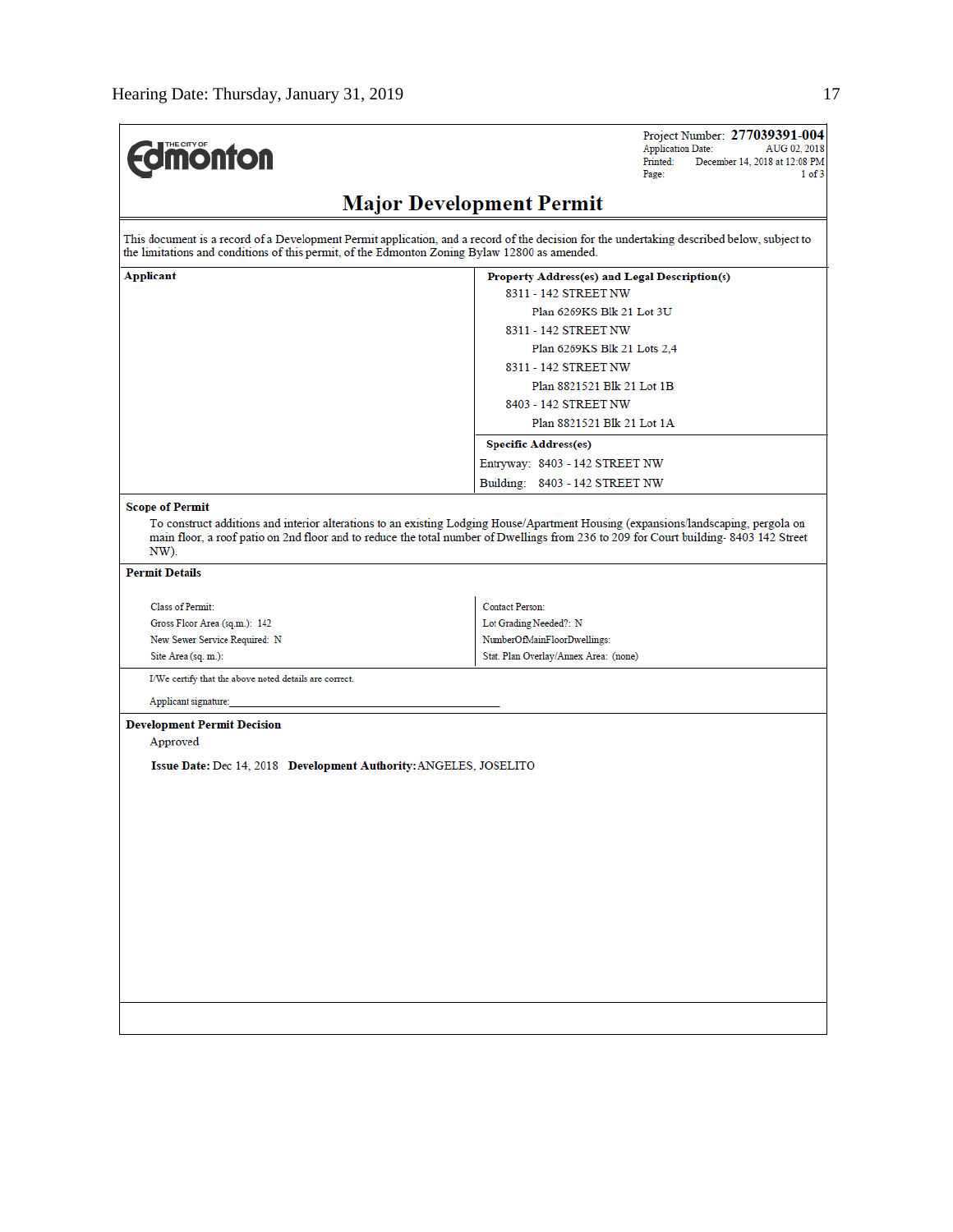$\overline{a}$ 

| <b><i><u><u><b>MONTON</b></u></u></i></b>                                                                                                                                                                                                                                                                                                                                                                                                                                                      | Project Number: 277039391-004<br>AUG 02, 2018<br><b>Application Date:</b><br>December 14, 2018 at 12:08 PM<br>Printed:<br>$2$ of $3$<br>Page: |
|------------------------------------------------------------------------------------------------------------------------------------------------------------------------------------------------------------------------------------------------------------------------------------------------------------------------------------------------------------------------------------------------------------------------------------------------------------------------------------------------|-----------------------------------------------------------------------------------------------------------------------------------------------|
| <b>Major Development Permit</b>                                                                                                                                                                                                                                                                                                                                                                                                                                                                |                                                                                                                                               |
| <b>Subject to the Following Conditions</b><br>This Development Permit authorizes the proposed development of additions and interior alterations to an existing Lodging<br>House/Apartment Housing (expansions/landscaping, pergola on main floor, a roof patio on 2nd floor and to reduce the total number<br>of Dwellings from 236 to 209 for Court building-8403 142 Street NW). The Site shall be developed in accordance with the<br>stamped, signed, and conditionally approved drawings. |                                                                                                                                               |
| PRIOR TO THE RELEASE OF DRAWINGS FOR BUILDING PERMIT REVIEW, the applicant or property owner shall pay a<br>Development Permit Inspection Fee of \$510.00 (This can be paid by phone with a credit card - 780-442-5054)                                                                                                                                                                                                                                                                        |                                                                                                                                               |
| Landscaping shall be in accordance with the approved landscaping plan and Section 55 of the Zoning Bylaw, to the satisfaction of<br>the Development Officer.                                                                                                                                                                                                                                                                                                                                   |                                                                                                                                               |
| Any changes to an approved Landscape Plan require the approval of the Development Officer prior to the Landscaping being<br>installed.                                                                                                                                                                                                                                                                                                                                                         |                                                                                                                                               |
| Landscaping shall be maintained in a healthy condition for a minimum of 24 months after the landscaping has been installed, to the<br>satisfaction of the Development Officer.                                                                                                                                                                                                                                                                                                                 |                                                                                                                                               |
| A Guaranteed Landscaping Security shall be provided to the City of Edmonton at the time of Development Permit Inspection, to the<br>satisfaction of the Development Officer.                                                                                                                                                                                                                                                                                                                   |                                                                                                                                               |
| Notes:                                                                                                                                                                                                                                                                                                                                                                                                                                                                                         |                                                                                                                                               |
| Upon the first Development Permit Inspection and determination that landscape construction has been completed in compliance<br>with the approved Landscape Plan, 20% of the approved Guaranteed Landscape Security shall be collected and retained for a period<br>of 24 months from the date of first Development Permit Inspection.                                                                                                                                                          |                                                                                                                                               |
| Sites that are not completed or are not compliant with approved Landscape Plans at the first Development Permit Inspection, shall<br>be required to submit a Security for incomplete work, up to and including the full value of the approved Guaranteed Landscape<br>Security value.                                                                                                                                                                                                          |                                                                                                                                               |
| All required parking and loading facilities shall only be used for the purpose of accommodating the vehicles of clients, customers,<br>employees, members, residents or visitors in connection with the building or Use for which the parking and loading facilities are<br>provided, and the parking and loading facilities shall not be used for driveways, access or egress, commercial repair work, display,<br>sale or storage of goods of any kind. (Reference Section $54.1(1.c)$ )     |                                                                                                                                               |
| Any outdoor lighting for any development shall be located and arranged so that no direct rays of light are directed at any adjoining<br>properties, or interfere with the effectiveness of any traffic control devices. (Reference Section 51).                                                                                                                                                                                                                                                |                                                                                                                                               |
| <b>ADVISEMENTS:</b>                                                                                                                                                                                                                                                                                                                                                                                                                                                                            |                                                                                                                                               |
| Unless otherwise stated, all above references to "section numbers" refer to the authority under the Edmonton Zoning Bylaw 12800.                                                                                                                                                                                                                                                                                                                                                               |                                                                                                                                               |
| An approved Development Permit means that the proposed development has been reviewed only against the provisions of the<br>Edmonton Zoning Bylaw. It does not remove obligations to conform with other legislation, bylaws or land title instruments such as<br>the Municipal Government Act, the ERCB Directive 079, the Edmonton Safety Codes Permit Bylaw or any caveats, covenants or<br>easements that might be attached to the Site.                                                     |                                                                                                                                               |
| A Building Permit is Required for any construction or change in use of a building. For a building permit, and prior to the Plans<br>Examination review, you require construction drawings and the payment of fees. Please contact the 311 Call Centre for further<br>information.                                                                                                                                                                                                              |                                                                                                                                               |
| Signs require separate Development Applications.                                                                                                                                                                                                                                                                                                                                                                                                                                               |                                                                                                                                               |
|                                                                                                                                                                                                                                                                                                                                                                                                                                                                                                |                                                                                                                                               |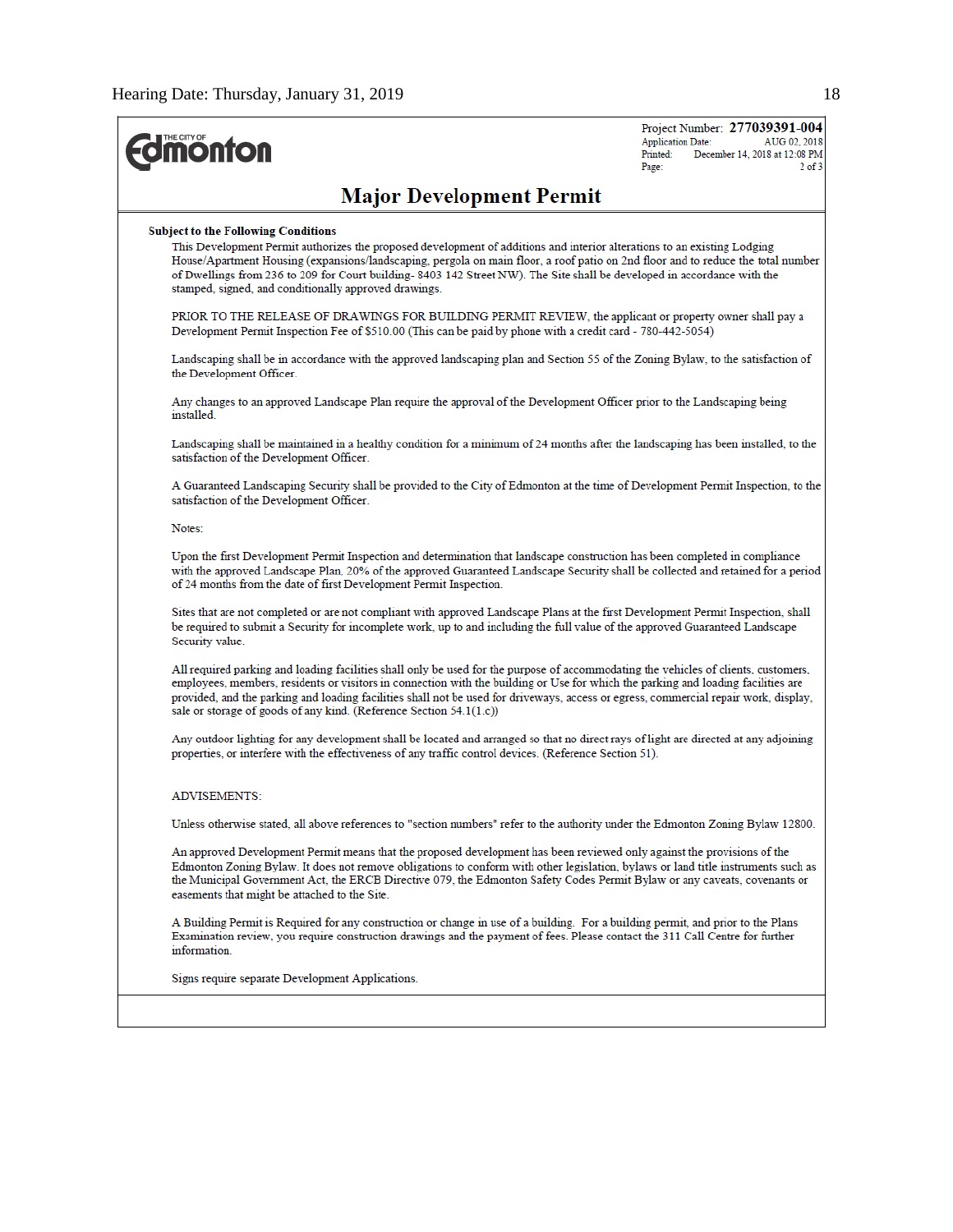| <b><i><u><u><b>M</b>onton</u></u></i></b>                                                                                                                    |                                                     |                                |                      | Project Number: 277039391-004<br><b>Application Date:</b><br>AUG 02, 2018<br>Printed:<br>December 14, 2018 at 12:08 PM<br>Page:<br>$3$ of $3$                                                                                                                                                                                                                                                                                                                                                                                                                                                                                                                        |
|--------------------------------------------------------------------------------------------------------------------------------------------------------------|-----------------------------------------------------|--------------------------------|----------------------|----------------------------------------------------------------------------------------------------------------------------------------------------------------------------------------------------------------------------------------------------------------------------------------------------------------------------------------------------------------------------------------------------------------------------------------------------------------------------------------------------------------------------------------------------------------------------------------------------------------------------------------------------------------------|
| <b>Major Development Permit</b>                                                                                                                              |                                                     |                                |                      |                                                                                                                                                                                                                                                                                                                                                                                                                                                                                                                                                                                                                                                                      |
| purpose or as to the presence or absence of any environmental contaminants on the property.<br><b>Variances</b><br><b>Rights of Appeal</b><br>Amendment Act. |                                                     |                                |                      | NOTE: The City of Edmonton does not conduct independent environmental checks of land within the City. If you are concerned<br>about the suitability of this property for any purpose, you should conduct your own tests and reviews. The City of Edmonton, in<br>issuing this Development Permit, makes no representations and offers no warranties as to the suitability of the property for any<br>Discretionary Development - The Site is designated as a Site Specific Development Control Provision (DC2.970). (Section 12.4)<br>This approval is subject to the right of appeal as outlined in Chapter 24, Section 683 through 689 of the Municipal Government |
| Notice Period Begins: Dec 20, 2018                                                                                                                           |                                                     | Ends: Jan 10, 2019             |                      |                                                                                                                                                                                                                                                                                                                                                                                                                                                                                                                                                                                                                                                                      |
| Fees<br>Major Dev. Application Fee<br>Development Permit Inspection Fee<br><b>Total GST Amount:</b>                                                          | <b>Fee Amount</b><br>\$948.00<br>\$510.00<br>\$0.00 | <b>Amount Paid</b><br>\$948.00 | Receipt#<br>05235464 | <b>Date Paid</b><br>Aug 03, 2018                                                                                                                                                                                                                                                                                                                                                                                                                                                                                                                                                                                                                                     |
| <b>Totals for Permit:</b><br>$($510.00$ outstanding)                                                                                                         | \$1,458.00                                          | \$948.00                       |                      |                                                                                                                                                                                                                                                                                                                                                                                                                                                                                                                                                                                                                                                                      |
|                                                                                                                                                              |                                                     |                                |                      |                                                                                                                                                                                                                                                                                                                                                                                                                                                                                                                                                                                                                                                                      |
|                                                                                                                                                              |                                                     |                                |                      |                                                                                                                                                                                                                                                                                                                                                                                                                                                                                                                                                                                                                                                                      |